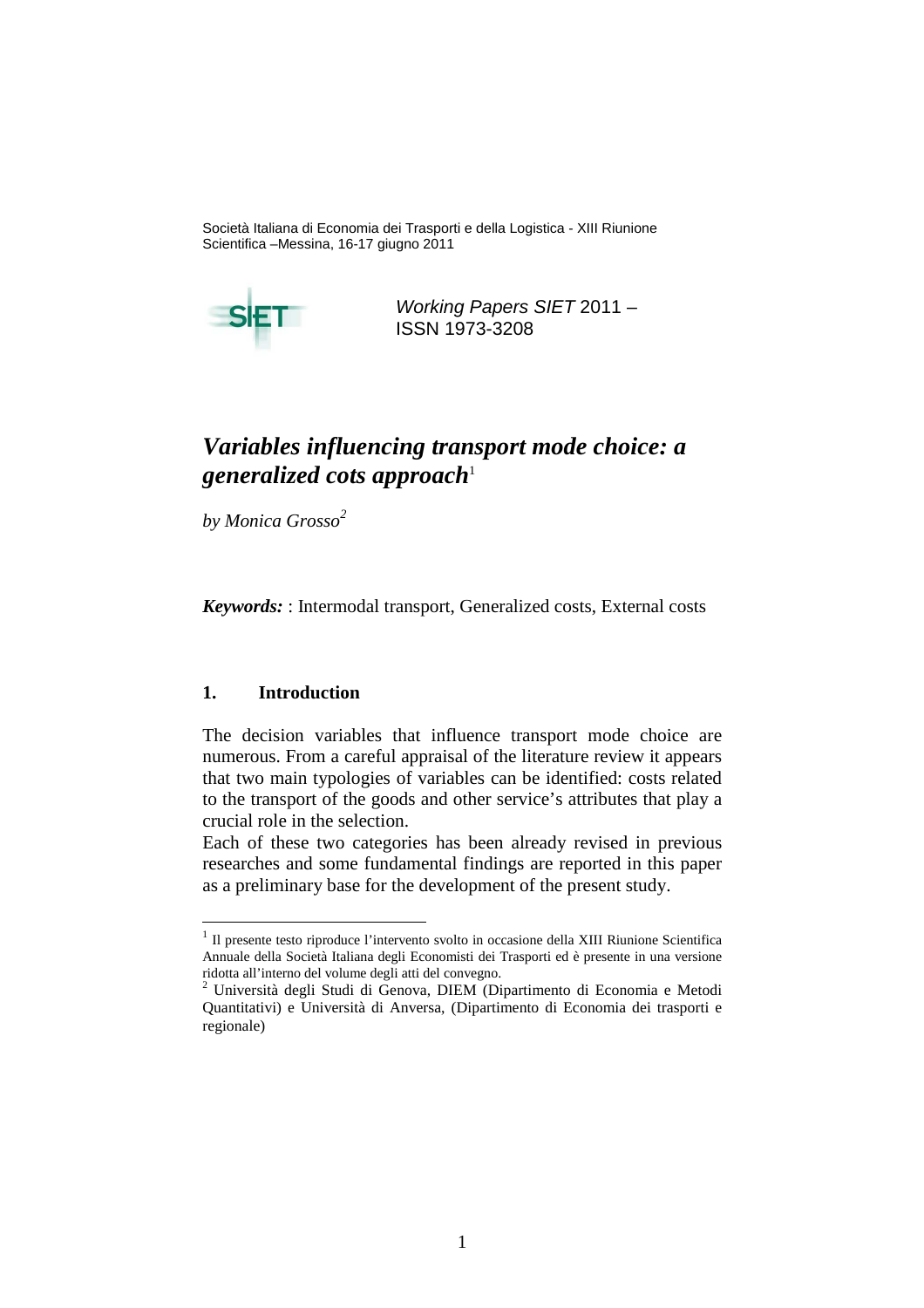The analysis of the literature review will revise the internal costs variables, or out of pocket money, and the influence of qualitative attributes as decision variables.

The paper will conclude with a review of the external costs and their hypothetical internalization in the calculation of transport cost.

The paper will be organized as follows: a literature review on elements affecting mode choice, the third paragraph will deal with the methodological approach of generalized cost function that will be applied in paragraph four on the selected corridors. Some conclusions and further recommendations for research will terminate the paper.

# **2. Literature review on elements affecting mode choice**

This paragraph presents the main publications that dealt with mode choice in freight transport.

The following literature is representative of the studies that gave a main contribution in the elaboration of the present paper it does not claim to illustrate the whole literature on freight mode choice.

The authors *Cunningham and Kettlewood* (1975), made an analysis of the influence of the supplier's image on buyer behaviour in the British rail industry. The companies of sample were manufacturing companies in Scotland. The outcome of the study showed that the main qualitative variables influencing patronage decisions were the availability of the vehicles, the reliability of the delivery and the ability to load and unload at own convenience.

*Gilmour* (1976) presented a study conducted in Australia, on the user's preferences on the Melbourne-Sydney services, trying to investigate the factors that were important in the mode choice. Through a cluster analysis the author concluded that direct transportation costs are, among the others, not the most important determinants for freight shippers. More relevant elements are the possibility to control the shipment, the availability of the required equipment and the reliability.

In the study of *Stock and La Londe* (1977) the analysis of companies' preferences has been carried out with 87 companies. In relation to the identification of the importance of several procedures used by the companies in evaluating mode performances, the main outcome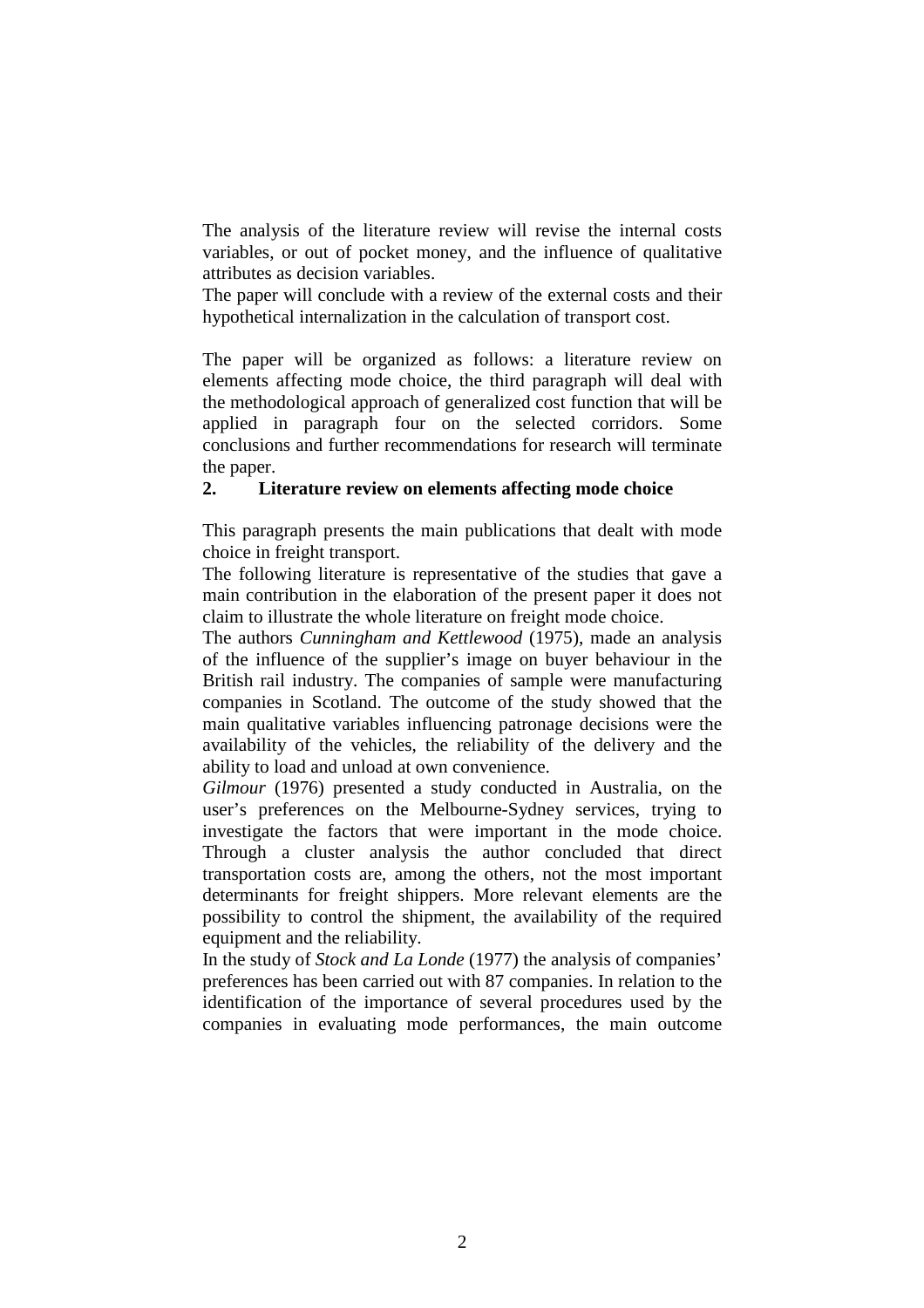shows that reliability, freight charges, and transit time are the three most important elements.

*McGinnis* (1979) developed a field study with a sample of 351 shippers in the U.S.A. considering eight topics which were assumed to be relevant in influencing their choice of transport.

The eight variables were the following:

- 1. Freight rates
- 2. Speed
- 3. Reliability
- 4. Loss and damage
- 5. Inventories
- 6. Company policy
- 7. Shipper market conditions
- 8. Influence of the shipper's customers.

The respondent had to state the degree of importance on a 5 point scale for 30 statements associated with the eight attributes. Applying a factor analysis McGinnis obtained seven main factors, the three most important of which were the ones related to speed and reliability, freight rates, and loss and damages.

*Burg and Daley* (1985), made an analysis of the mode selection process and marketing impacts on shippers and carriers within shallow-draft barge transport in U.S.A..

. The results showed that shippers and carriers had different preferences, namely shippers placed more relevance on nontransportation cost factors, and the main element was the satisfaction of the customers, followed by transit time and freight charges.

The study of *Jeffs and Hills* (1990) analyses the determinants that affect the mode choice of shippers belonging to the printing and publishing sector in U.K.. Several attributes were considered and the results of the interviews were analyzed by means of factor analysis. The two main factors determining the mode choice were: "control" containing variables such as reliability, control over dispatches, avoidance of damages, etc., "doublet" which was related to size of the consignment and length of the haul.

A different approach to the topic was carried out by *Murphy et al*. (1991) in their study about the selection of links and nodes in international transportation, in which they interviewed another important group of operators that is the one of freight forwarders.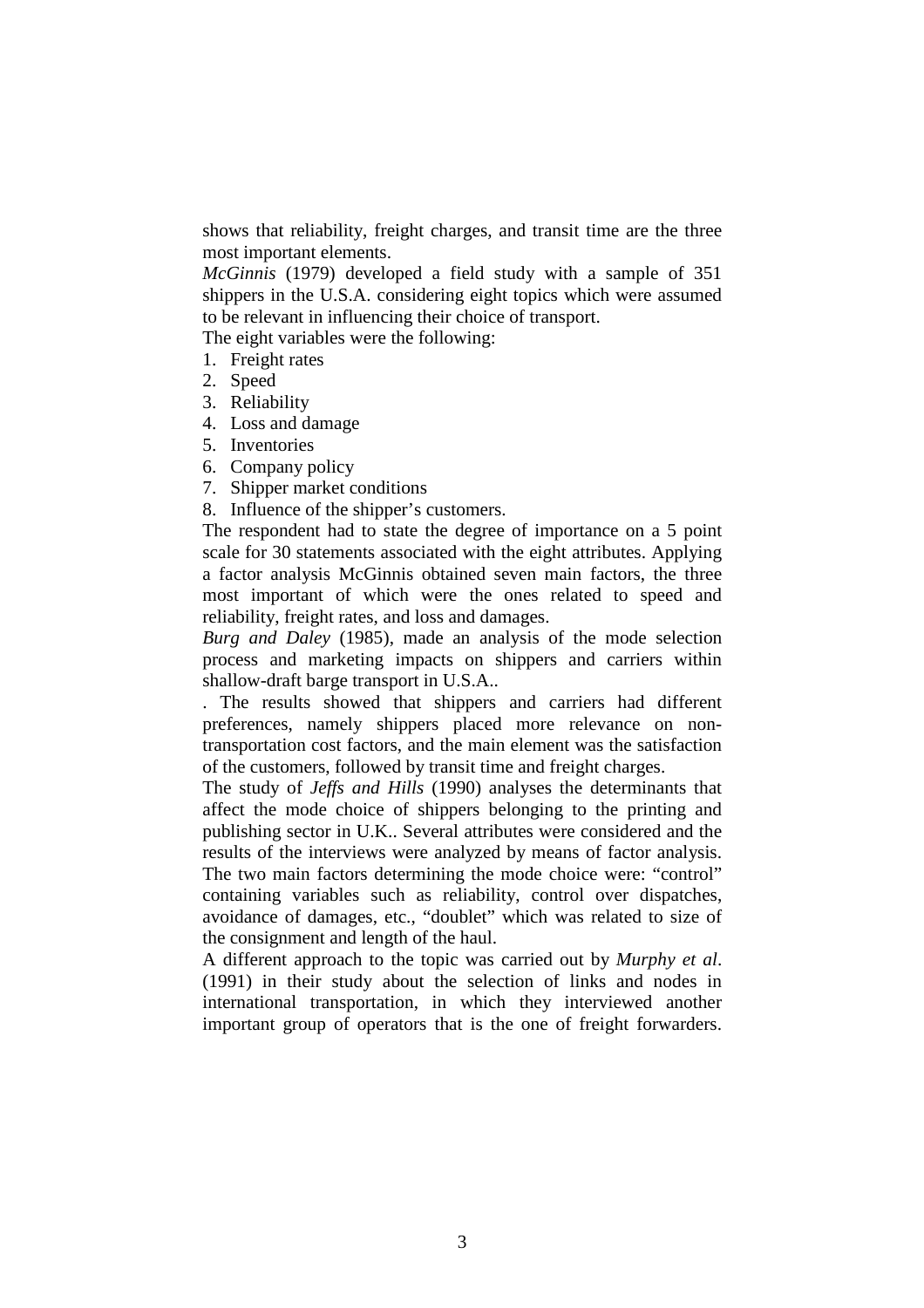The main purpose was to investigate which were the important factors for freight forwarders, when selecting carriers. The results showed that their main concerns were about equipment availability, shipment information and the possibility to have loss/damage. Furthermore a factor analysis was performed resulting into two factors: the first more related to the transport itself, the second to the shipment.

The work of *Abshire and Premeaux* (1991) provides an analysis of the different perception of shippers and carriers in motor carrier selection. The most important criteria that shippers considered relevant were: the reliability of the service, the additional services that the carrier could provide them, the carrier financial stability, etc. The results of the study showed that carriers do not have the same perception that shippers put on specific criteria.

In the study of *Evers et al*. (1996) the authors try to capture the impact that shippers perceptions of individual transport service characteristics have on the shippers' general perception of transport modes. The applying factor analysis to the results of the interviews lead to six main factors: timeliness, availability, suitability, firm contact, restitution and cost.

Whit those factors three regression models were performed; where the dependent variable being the shipper's overall perception of transport modes. The final results of the regression model showed that out of those six criteria the most important for the shippers are availability and timeliness.

The application of content analysis developed by *Cullinane and Toy* (2000) takes into consideration 75 papers dealing with route/mode choice literature, mostly for Western production. This typology of analysis, developed in various forms, led the authors to report on the most often considered factor categories in freight route/mode choice literature, to rank those attributes. The first five categories, in order, are: cost/price/rate, speed, transit time, characteristics of the goods and service.

The list of the criteria considered in the literature taken into consideration is based on 19 criteria and out of them six are considered relevant in most of the papers.

The ranking, elaborated according to the relevance that was expressed in the papers, is showing the following: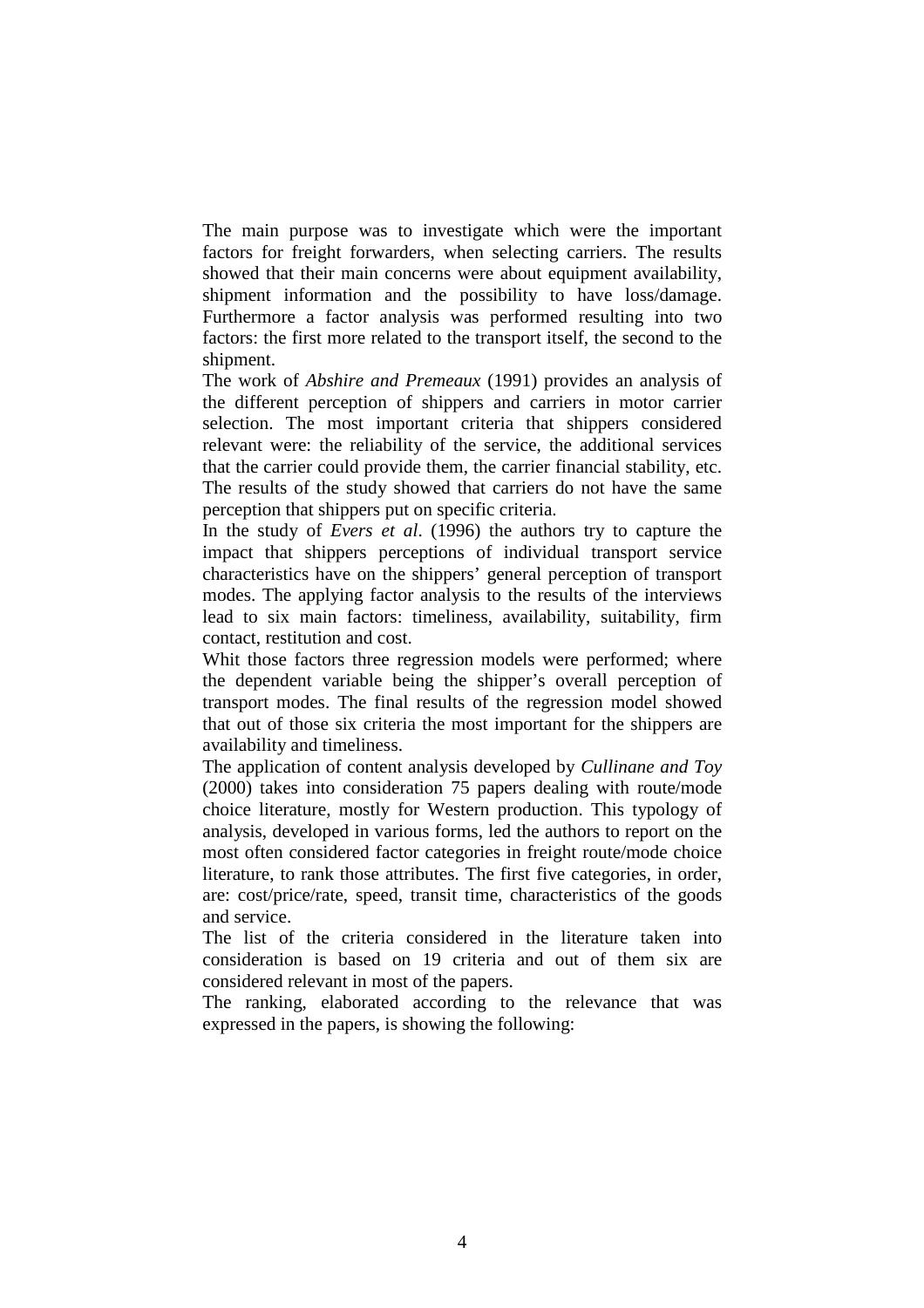- 1. Reliability and transit time
- 2. Freight rate and loss/damage
- 3. Customer services
- 4. Loading availability
- 5. Frequency, flexibility and track and trace.

The outcome of the review presented relatively homogeneous results. Some of the criteria had the same ranking, e.g. reliability and transit time that are the most important elements considered in the whole literature examined.

# **3. Methodological approach with generalized cost function**

In transport economics, a method for capturing all the relevant components affecting transport performances is the use of the generalized cost concept. The sum of monetary variables and nonmonetary variables merge into the concept of generalized cost.

This notion is not unknown to the transport economic theory; it is commonly applied and constitutes the methodological base of numerous studies and researches. The concept of generalized cost is one of the main and accepted concepts in transport economics. It belongs to transport economics theory and more precisely to the analysis of price and cost formation.

In the text of Button (2010), the generalized cost of a trip is "expressed as a single, usually monetary, measure combining, generally in linear form, most of the important but disparate costs, which form the overall opportunity costs of a trip". According to the author, the shippers are concerned with the financial costs of the trip but also with the speed, the reliability and the timetabling of the service.

With the utilization of different variables, the need to equal the diverse unit measures arises, the reason is that it will not be possible to measure their impact without translating them into monetary units. All costs items are reduced in a single index that in most cases is a monetary index used for the calculation of the final generalized cost. According to Button, generalized cost can be defined as: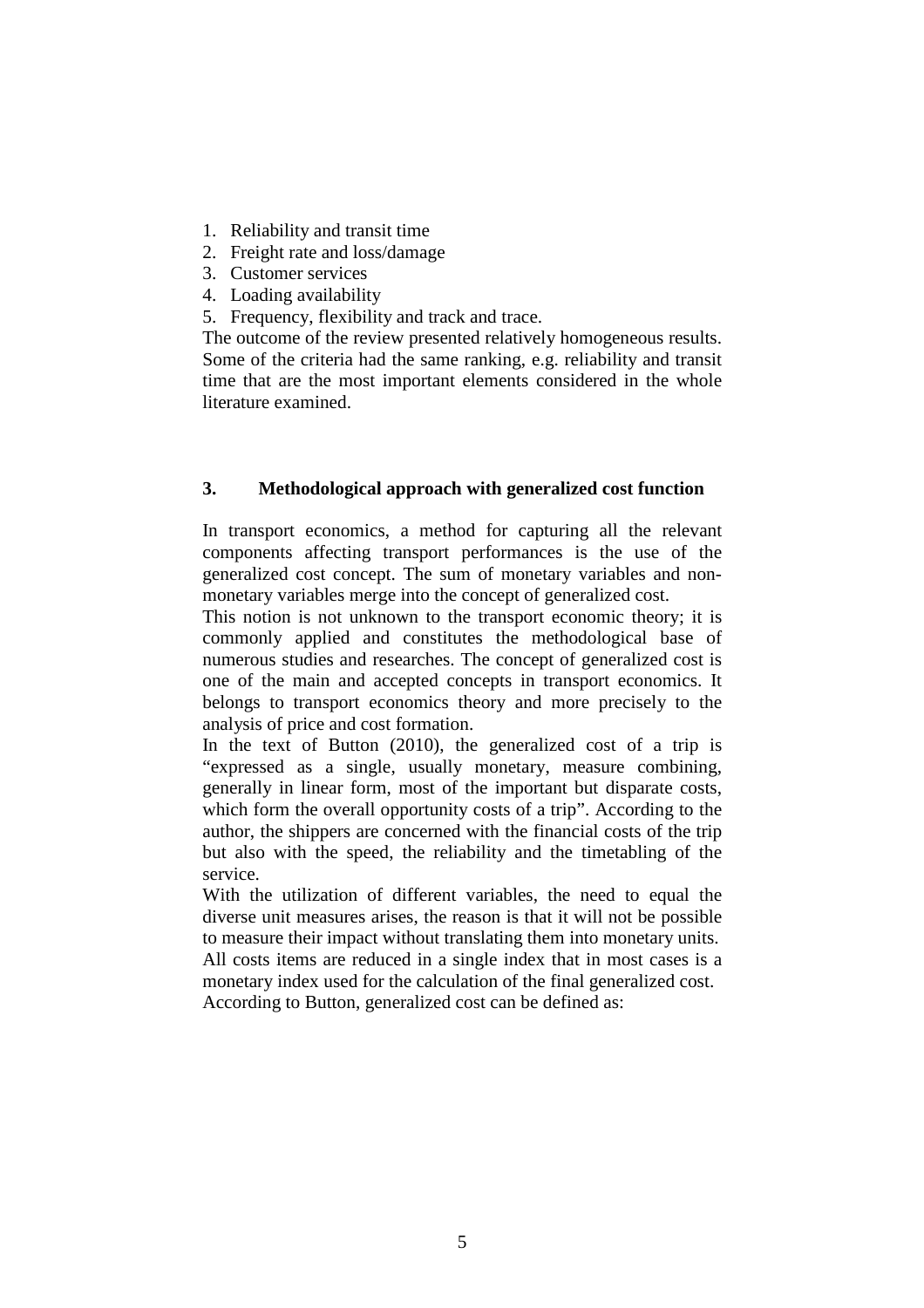Generalized Cost Function (1)

$$
G = g (C_1, C_2, C_3, \dots C_n)
$$

Where:  $G =$  generalized cost function  $C_1$ , = out of pocket costs  $C_2, C_3,... C_n$  = qualitative attributes.

Another definition of generalized cost can be found in the book of Marchese (2001), where the author states that the concept of generalized costs can be summarized as "the sum of the transport price/cost and the value of time for the trip". The transport cost and the monetary value of time are homogeneous and addable elements.

Considering the above-mentioned contributions, the definitions of generalized costs in the present text is the following:

*Generalized costs are the sum of monetary costs (elements) and nonmonetary costs (elements) of a journey.* 

*The expression of the generalized costs is in a monetary unit and comes out of monetary costs and non-monetary attributes of the trip.* 

The monetary part of the cost function can be represented by the costs for: fuel, labour, insurance, deprecation, maintenance, etc.

The non-monetary part can be considered as a sum of qualitative attributes that are not immediately valuable with a monetary index, but play an important role in the perception and selection of a transport mode. In freight transport, those elements can be the value of time in relation to the urgency of the delivery, the reliability of a safe and on time journey, the impact on environment, etc.

A simple form for expressing a generalized costs function is the following:

Generalized Costs Function (2)

 $G = c + u (m_1, m_2, , m_3, \ldots m_n)$ 

| Where: | $G =$ generalized costs function                                                                          |
|--------|-----------------------------------------------------------------------------------------------------------|
|        | $c =$ monetary costs or out of pocket costs                                                               |
|        | $u$ (m <sub>1</sub> , m <sub>2</sub> , , m <sub>3</sub> , m <sub>n</sub> ) = non-monetary costs, function |
|        | of several attributes                                                                                     |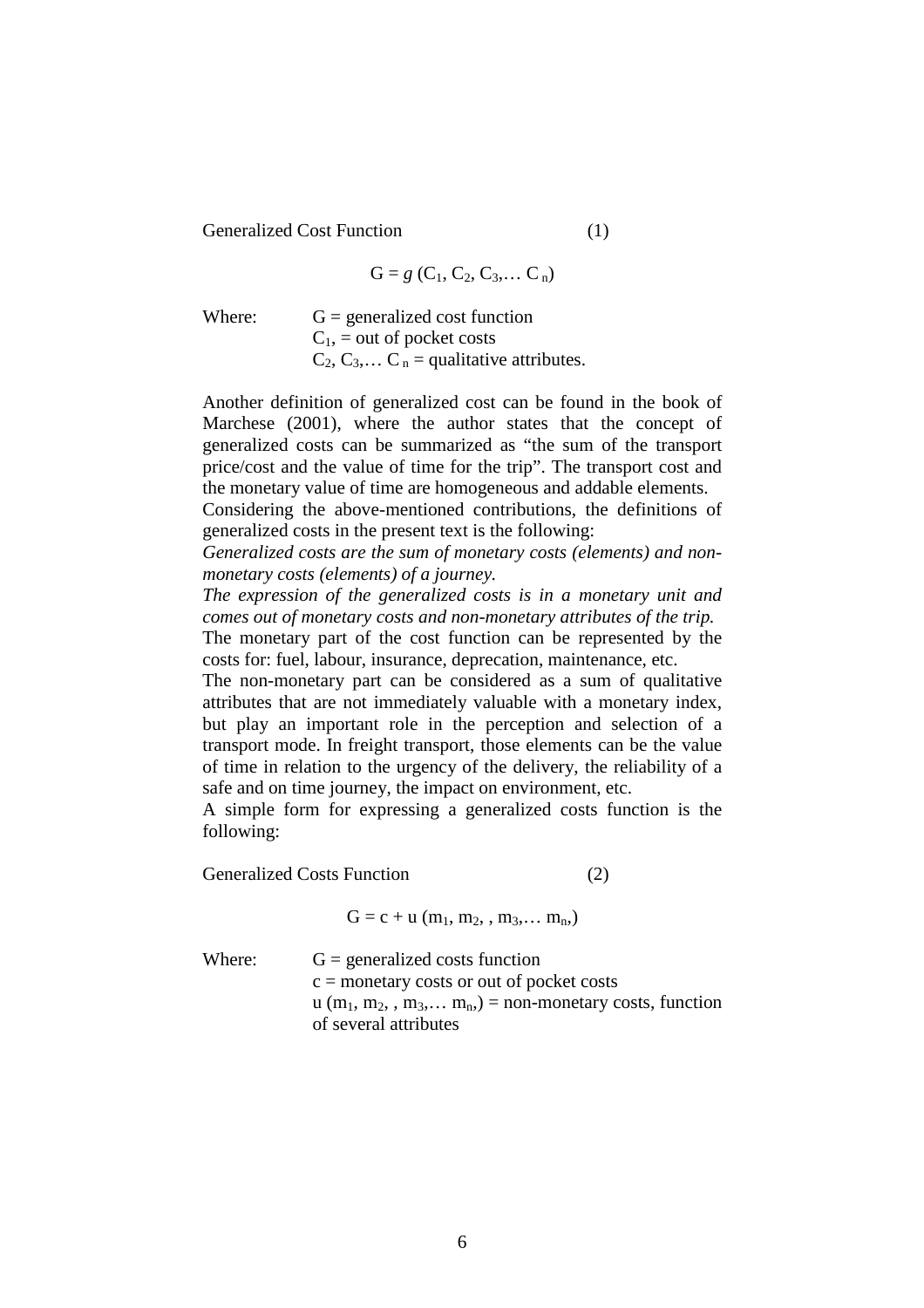The methodology applied is based on the analysis of the monetary part of a transport service, passengers or freight complemented with the investigation and monetization of qualitative attributes.

From the literature review it can be argued that the generalized costs approach is a well-established methodology for capturing all the cost components that characterize a service, namely a transport service.

In this paper an analysis of the out of pocket and external cost will be presented and some considerations on the qualitative attributes will be developed.

# **4. Applications to European corridors**

This paragraph will consider the monetary part or out of pocket costs related to intermodal transport and a comparison with the uni-modal solutions, the calculation of external costs will be also applied.

In order to do so, some case studies will be analysed, taking in consideration various freight corridors in Europe.

This paragraph will be structured as follow: in the first part, a description for each monetary cost item and pollutant for mode will be presented; the second paragraph will deal with the application of the cost functions to the detailed corridors.

# **4.1** *Description of costs items for mode of transport*

As it is easy to understand, costs figures are sensitive data that companies are reluctant to provide and academic sources are scarce or out of date. The data collection was a long and difficult process that was constituted by different phases:

- Data collection from existing sources;
- Face to face interviews with transport operators;
- Validation of the figures collected trough a comparison of the two above mentioned sources.

Out of the previous data collection, the major costs items were chosen and some cost figures were established.

The cost items considered are the following with speciations for each mode of transport: personnel and social security, energy and other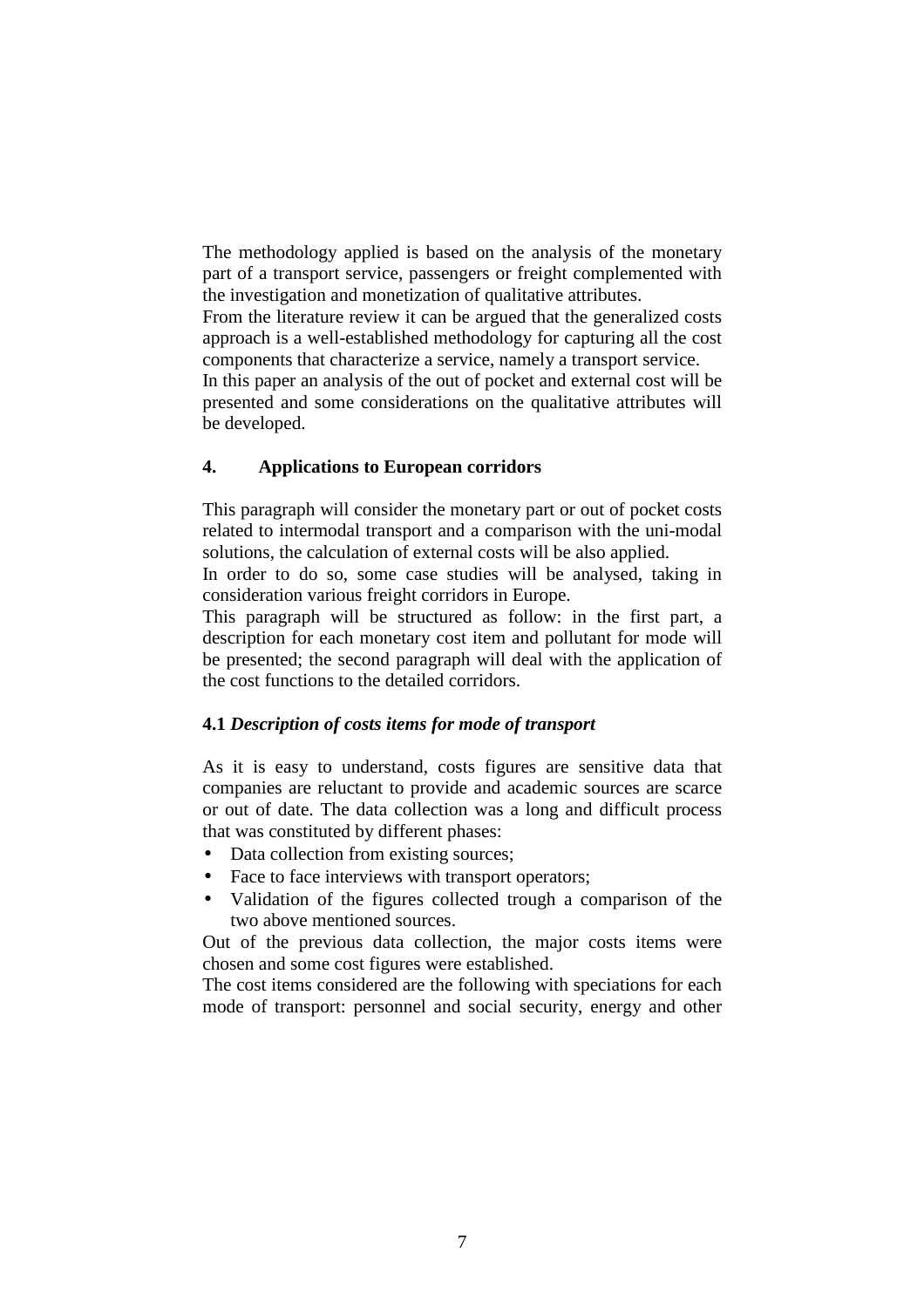consumption material, insurance, repair and maintenance, tyres, rail track, overhead costs, depreciation and interest, leasing/rent, shunting operations, other costs, push locomotive cost, taxes and charges, loading/unloading activities.

The corridors considered are the listed below:

- Antwerp-Basel
- Antwerp-Frankfurt
- Antwerp-Strasbourg
- Genoa-Basel
- Genoa-Frankfurt
- Genoa-Strasbourg.

The specifications about distances and travel's hours are added in the annex.

Once having identified the cost items, the freight corridors and having performed the calculations for obtaining the out of pocket costs, the next step was the internalization of external costs on the same corridors.

The method's selection for the external costs internalization is rather complex, the difficulty is due to the large variety of methodologies and approaches already undertaken in previous researches.

For the purpose of the present paper a neutral and mindful method was sought, this would allow the application to each mode of transport on a European scale.

In this respect the best suitable methodology that could be followed is the one proposed in the Handbook on estimation of external costs in the transport sector- IMPACT published in 2008 by the European Commission.

In the report it is clearly stated that the its aim is: *"…to provide a comprehensive overview of approaches for estimation and internalization of external costs and to recommend a set of methods and default values for estimating external costs when conceiving and implementing transport pricing policy and schemes...".* 

The Handbook's contribute is essential in order to use the same methodology and values once it will be decide to implement an internalization of external costs in the whole Europe. The values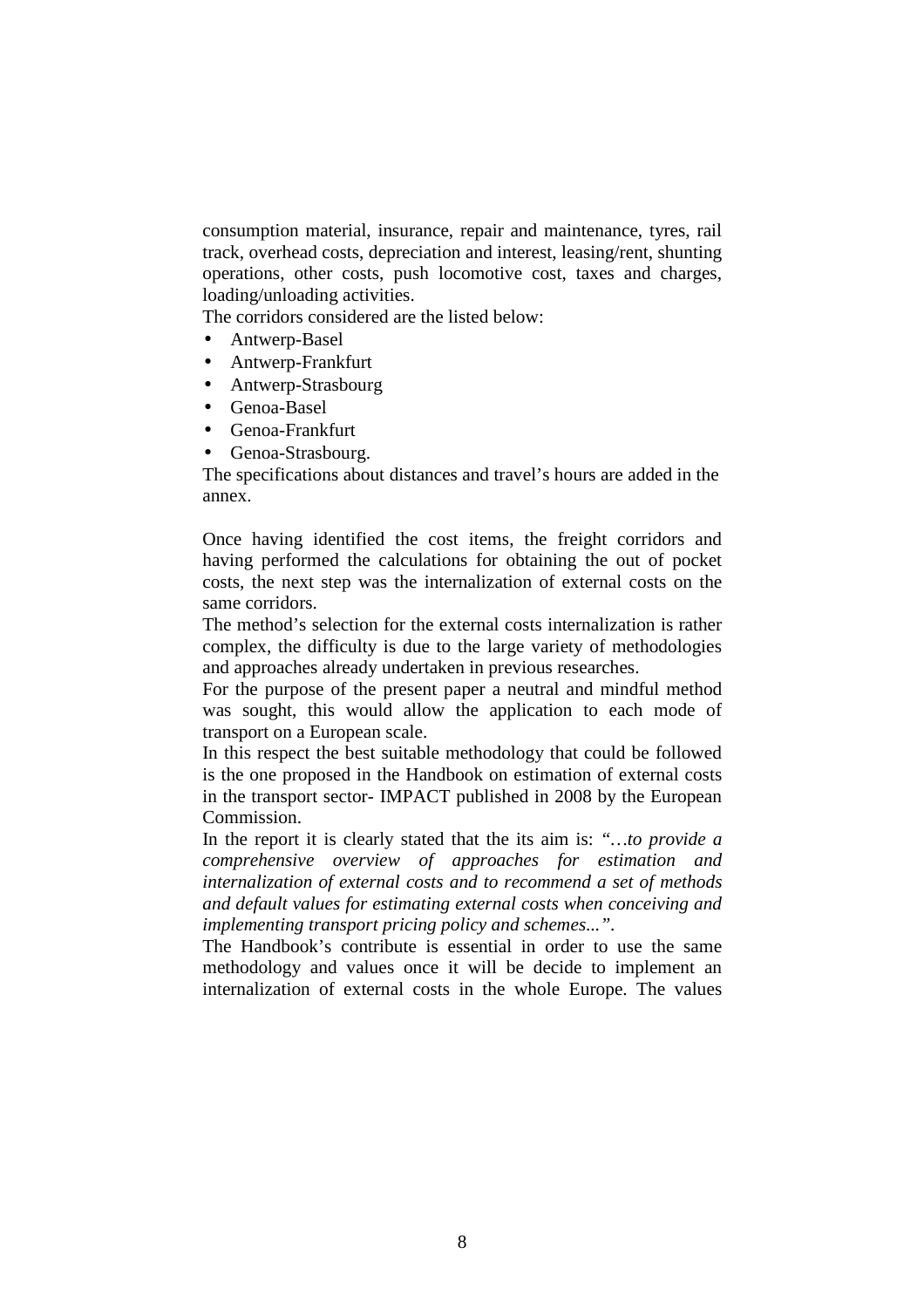presented can be considered a reference point and an official reference for the implementation of such measures of internalization.

Following this approach the pollutants considered for the internalization are: congestion, accidents, air pollution, noise pollution and climate change, up-down stream, nature and landscape, soil and water pollution.

The calculations will be performed for freight transport, with the following specifications:

- Road Transport: Heavy duty vehicles, driving on motorways during days and nights, Euro Class 4;
- Rail Transport: Electric trains driving days and nights:
- IWW Transport: Dry barges with a capacity between 1000 and 1500 tons.

The specifications above presented are particularly suitable for the specific corridors analyzed in the paper nonetheless a wide range of cost figures is presented in the Handbook and can be used according to specific criteria.

The calculation's implementation will be performed using excel application with the required information that are the following:

- Total external cost per mode of transport,
- distance in km,
- loading capacity.
- load factor,
- total amount of cargo that need to be moved,
- number of vehicles will be needed.

The final output will consist of:

- total external cost per the entire cargo,
- cost per ton/km,  $\in$ /tkm,
- cost per ton,  $\epsilon/t$ .

The image below is showing how the excel tool looks like.

Fig. 1: Internalization of external cost tool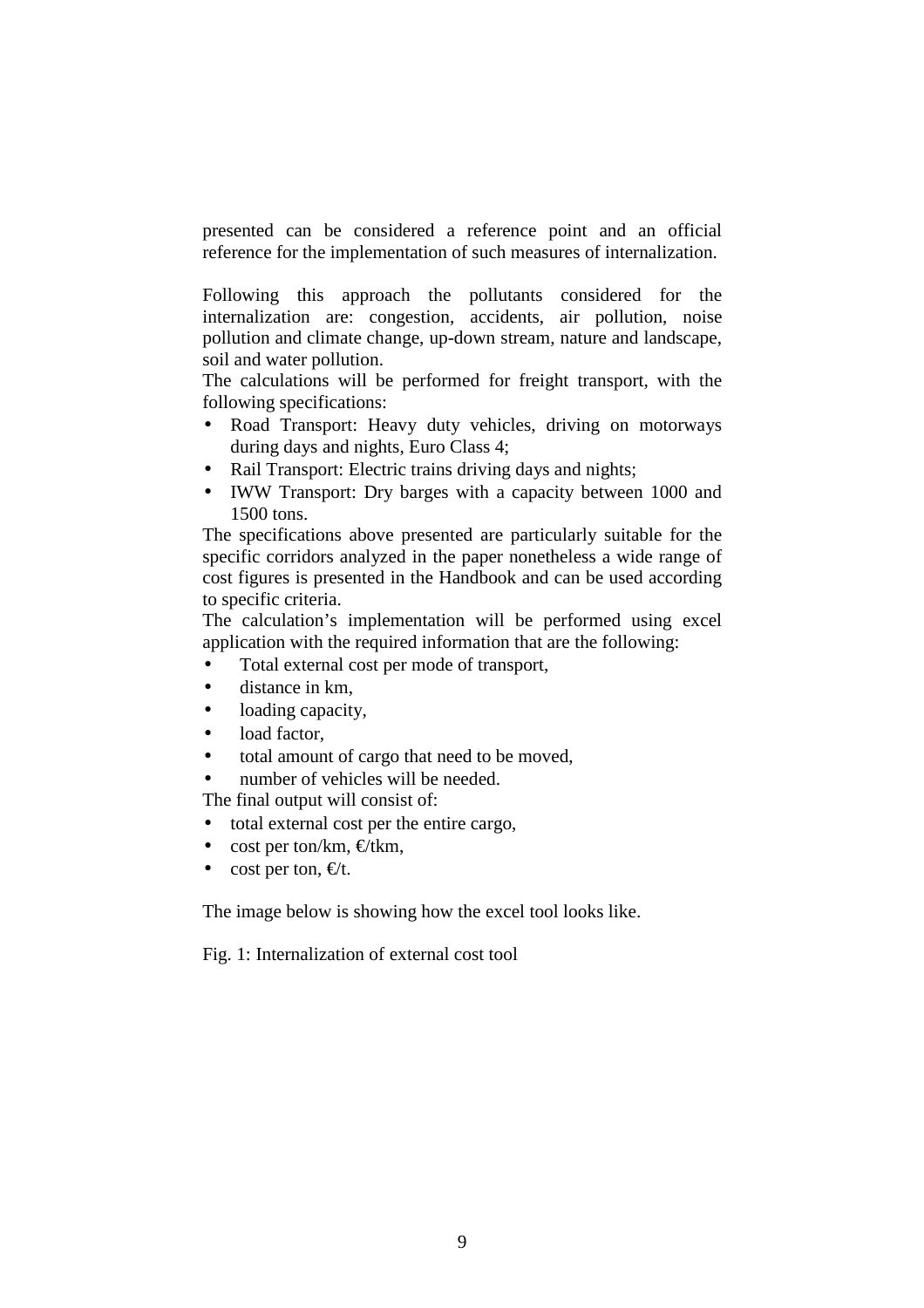| Mode       | €/v km | distance<br>in km | # Vehicles<br>for 1000<br>ton,<br>according<br>to average<br>vehicle<br>capacity | V km  | Average<br>capacity<br>one V | <b>Total</b><br>external<br>costs $1 \in$ | <b>External</b><br>cost per<br>€/t km | External<br>cost per<br>average<br>vehicle<br>€/t |
|------------|--------|-------------------|----------------------------------------------------------------------------------|-------|------------------------------|-------------------------------------------|---------------------------------------|---------------------------------------------------|
| <b>IWW</b> | 2,99   | 890               |                                                                                  | 890   | 1500                         | 2661,1                                    | 0,0019                                | 1,774                                             |
| Rail       | 1.21   | 718               | $\overline{2}$                                                                   | 1436  | 1000                         | 1737,56                                   | 0,0012                                | 0,868                                             |
| Road       | 0,5675 | 609               | 40                                                                               | 24360 | 25                           | 13824,3                                   | 0,0227                                | 13,824                                            |

Source: Own elaboration based on Handbook of external costs

For each corridor a calculation has been implemented for obtaining the monetary costs that each client would have to pay in case an enforcement of European laws will take place.

For each transport corridor, the external costs will be presented and the total costs will be obtained based on the sum of out of pocket costs and external costs.

The external costs results have been obtained based on the external costs tool developed ad hoc for this purpose.

The description will start from the Port Antwerp's hinterland corridors and will continue with ones of the Port of Genoa. The calculations have been done for each mode of transport on the corridor and for different loading degrees, 100%, 50% and 80%. Once obtained the external cost, it has been sum with the out of pocket cost and the final result has been compared with the previous situation without internalization of external costs. This last part could allow comparing the possible shift in mode preference in case all the modes of transport will be interested by the introduction of such a policy measure.

For each corridor the specifications about distances will be maintained, for the exercise sake the loading quantity of 1000 tons will be assumed.

# *4.1.1 Antwerp-Basel Corridor*

In the corridor Antwerp-Basel the out of pocket costs calculations showed that the preferred mode of transport could be rail and the most expensive inland navigation. When applying the calculation of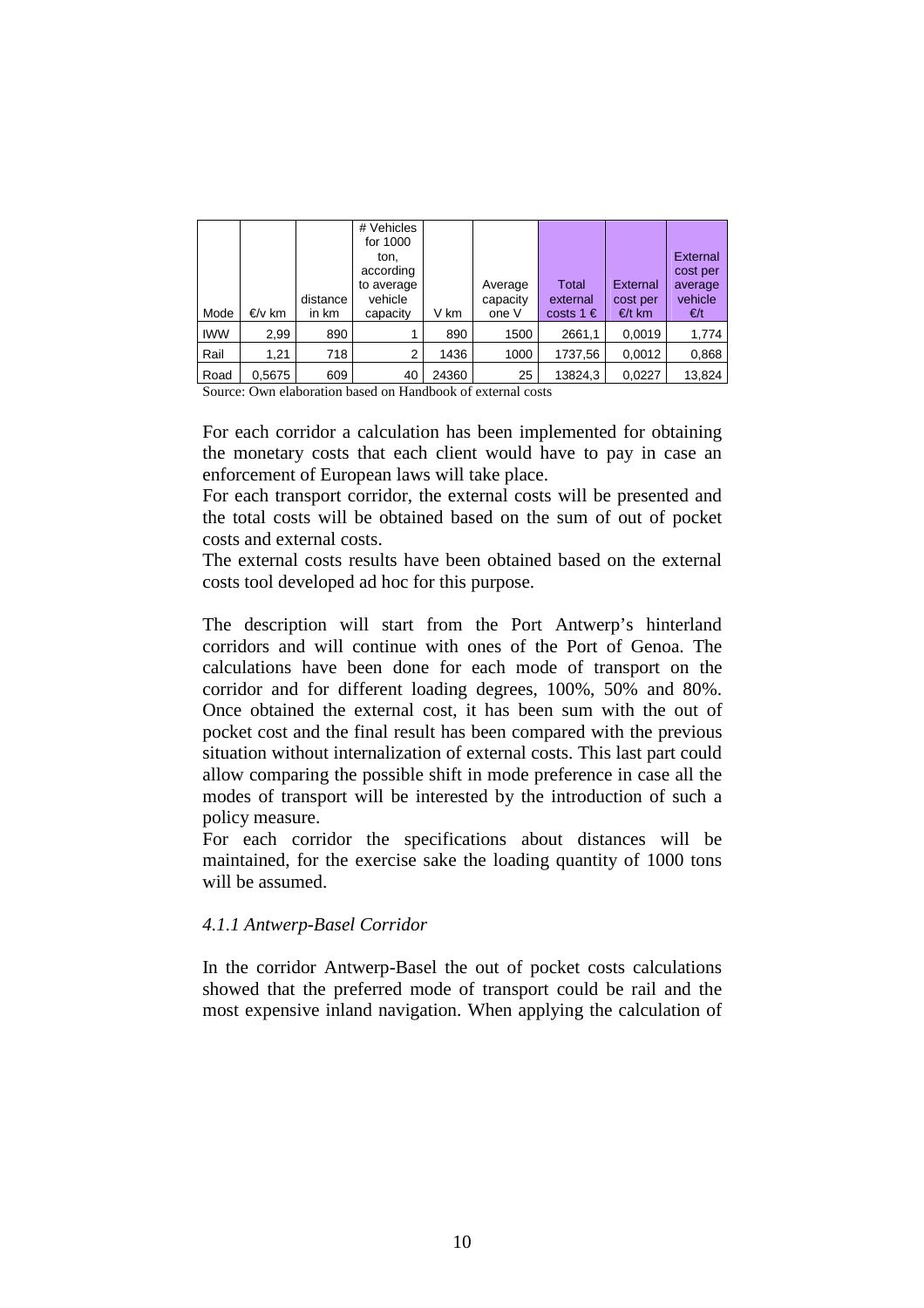external costs, the situation is slightly different; while rail remains the cheapest solution for all the loading degrees scenarios, the most expensive mode becomes road transport.

The reason can easily be read in the table, the external costs that 40 trucks produce on the road is almost  $14.000,00 \in$ , and even doubled if the loading degree drops to 50%. The uni-modal modes, rail and inland navigation, are cheaper as well as the intermodal solutions.

In this case an internalization of external costs could influence the selection of transport mode in favour of rail, inland navigation or intermodal transport.

|               | Antwerp-Basel                     |                      |            |                     |            |                     |        |  |  |  |  |
|---------------|-----------------------------------|----------------------|------------|---------------------|------------|---------------------|--------|--|--|--|--|
| Mode          | Out of<br>pocket<br>cost<br>(AVE) | E.C per<br>L.D. 100% | <b>Sum</b> | E.C per<br>L.D. 50% | <b>Sum</b> | E.C per<br>L.D. 80% | Sum    |  |  |  |  |
| Rail          | 20.221                            | 1.737                | 21.958     | 3.475               | 23.696     | 2.171               | 22.392 |  |  |  |  |
| Road-<br>Rail | 22.378                            | 2.548                | 24.92      | 5.097               | 27.476     | 3.596               | 25.974 |  |  |  |  |
| <b>IWW</b>    | 24.792                            | 1.774                | 26.566     | 3.548               | 28.341     | 2.217               | 27.010 |  |  |  |  |
| Road          | 26.188                            | 13.824               | 40.013     | 27.648              | 53.837     | 17.280              | 43.469 |  |  |  |  |
| Road-<br>Iww  | 29.147                            | 3.449                | 32.597     | 6.899               | 36.046     | 6.218               | 35.365 |  |  |  |  |

Tab. 1: External costs for the Antwerp-Basel Corridor

Source: own elaborations

The figure below is clearly showing the comparison among modes on the 100% L.D: scenario.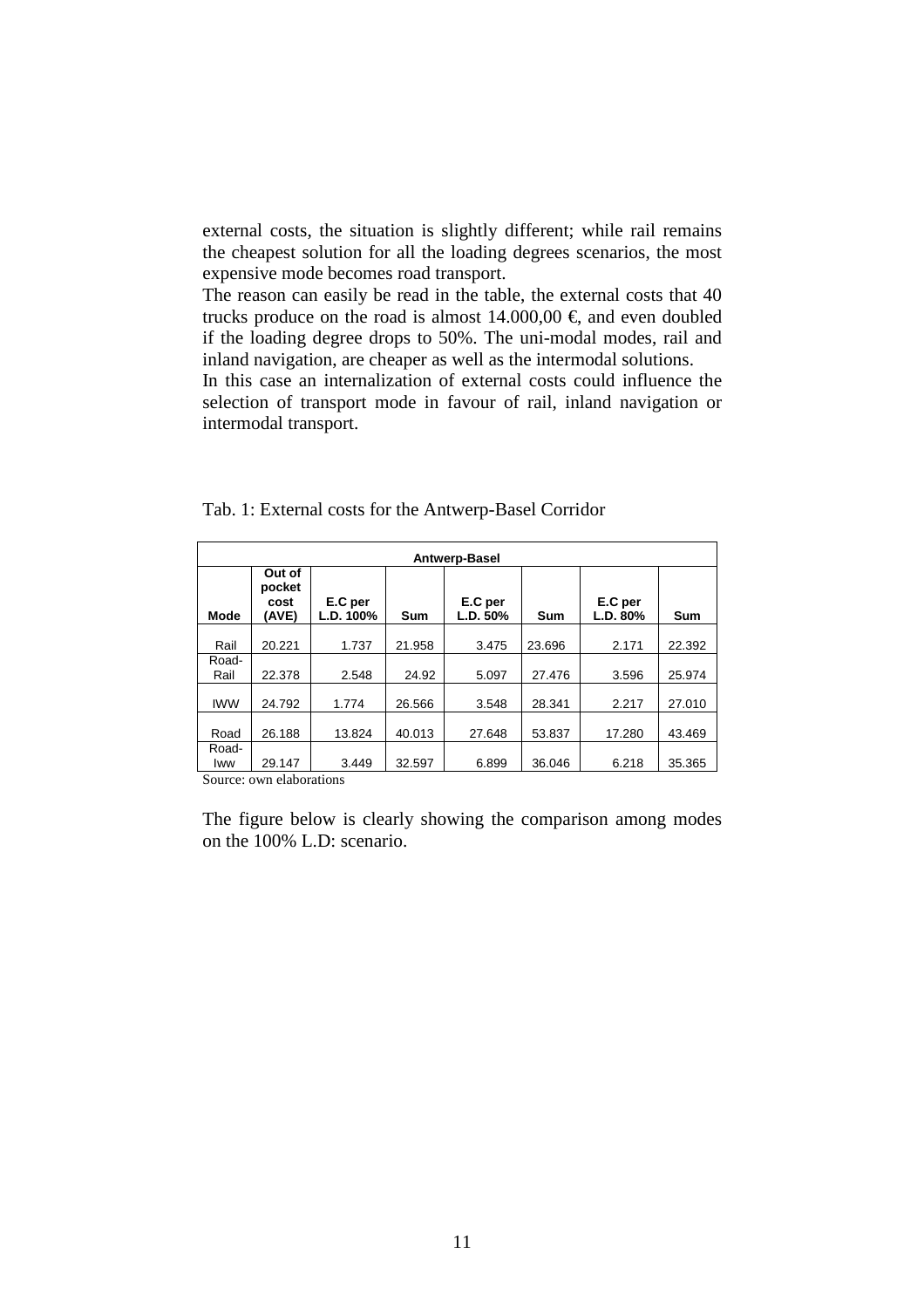

Fig. 2: External costs per mode for the Antwerp-Basel Corridor (100% L.D.)

### *4.1.2 Antwerp-Frankfurt Corridor*

The second corridor considered, Antwerp-Frankfurt, the shortest one from Antwerp, resembles the same situation than before. In fact the most expansive mode of transport was intermodal Road-Iww, after internalizing the external costs, this solution becomes cheaper than road only. In the scenario with a loading degree of 100%, that it is not the most frequent case, the total cost would be  $26.000,00 \in$ , in the worst case with 50% of loading degree up to 35.000,00  $\epsilon$ .

The detailed description of out of pocket costs, external costs and total ones is summarized in table 2.

Tab. 2: External costs for the Antwerp-Frankfurt Corridor

|      | <b>Antwerp-Frankfurt</b> |      |     |          |     |          |     |  |  |  |
|------|--------------------------|------|-----|----------|-----|----------|-----|--|--|--|
|      | Out of<br>pocket<br>cost | L.D. |     |          |     |          |     |  |  |  |
| Mode | 'AVE)                    | 100% | Sum | L.D. 50% | Sum | L.D. 80% | Sum |  |  |  |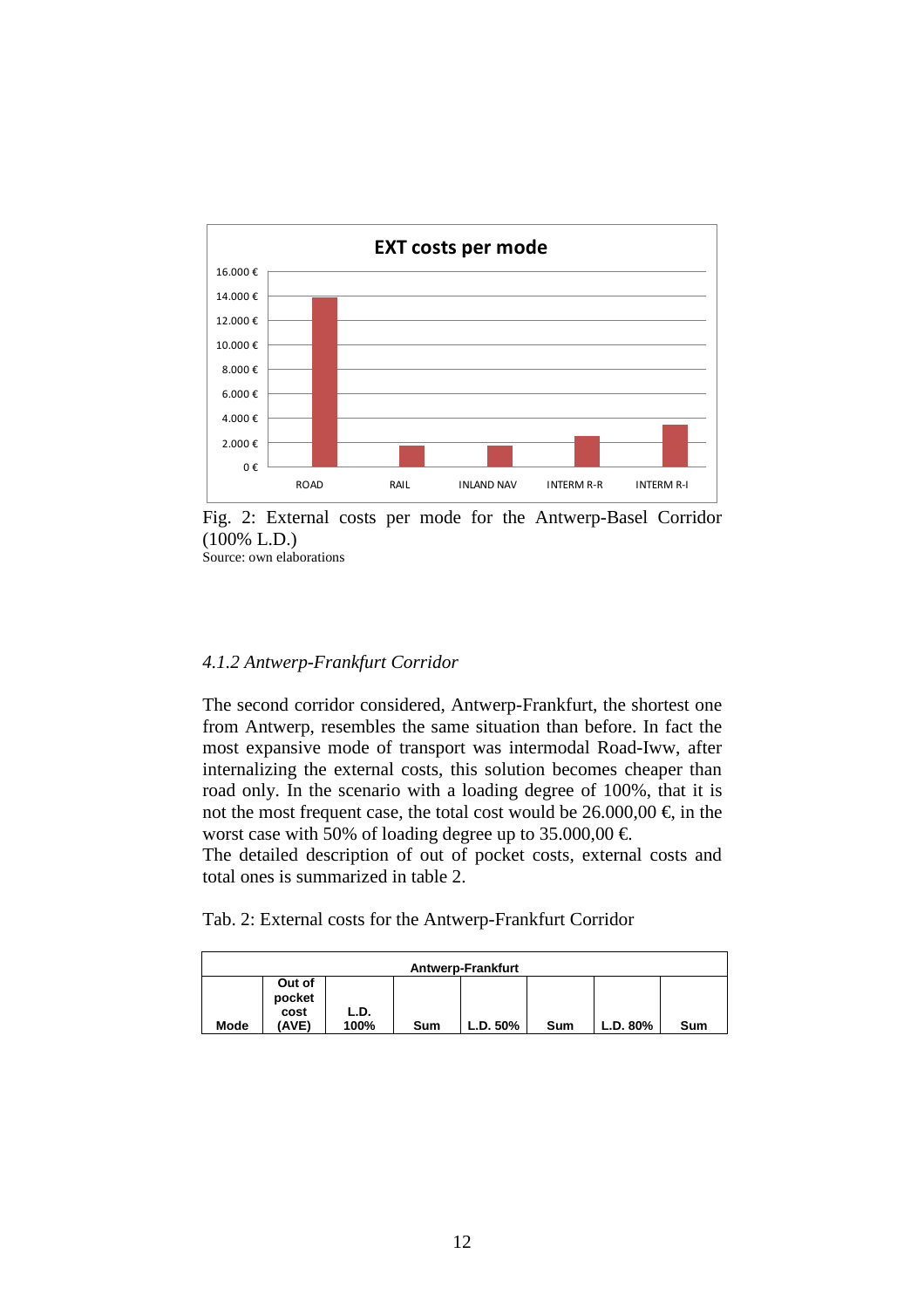| Rail       | 12.289 | 968   | 13.257 | 1.936  | 14.225 | 1.210  | 13.499 |
|------------|--------|-------|--------|--------|--------|--------|--------|
| Road-      |        |       |        |        |        |        |        |
| Rail       | 12.945 | 1.779 | 14.725 | 3.558  | 16.504 | 2.441  | 15.387 |
|            |        |       |        |        |        |        |        |
| Road       | 16.892 | 9.125 | 26.018 | 18.250 | 35.143 | 11.406 | 28.299 |
|            |        |       |        |        |        |        |        |
| <b>IWW</b> | 20.199 | 1.196 | 21.395 | 2.392  | 22.591 | 1.495  | 21.694 |
| Road-      |        |       |        |        |        |        |        |
| lww        | 22.074 | 2.582 | 24.656 | 5.164  | 27.238 | 4.483  | 26.557 |



Fig. 3: External costs per mode for the Antwerp- Frankfurt Corridor (100% L.D.)

Source: own elaborations

#### *4.1.3 Antwerp-Strasbourg Corridor*

In the case of Antwerp-Strasbourg, the lesson that could be learned from the outcome of the calculations on internal costs was already indicating that the best solution, money wise, could be provided by rail transport and the most expensive by road transport.

Considering that road transport is the most polluting one, compared to the other two mode of transport, the outcome of the internalization of external costs is not surprising.

In the scenario with full loading degree, the additional external costs were respectively: 1.400,00 for rail, 1.544,00 for inland navigation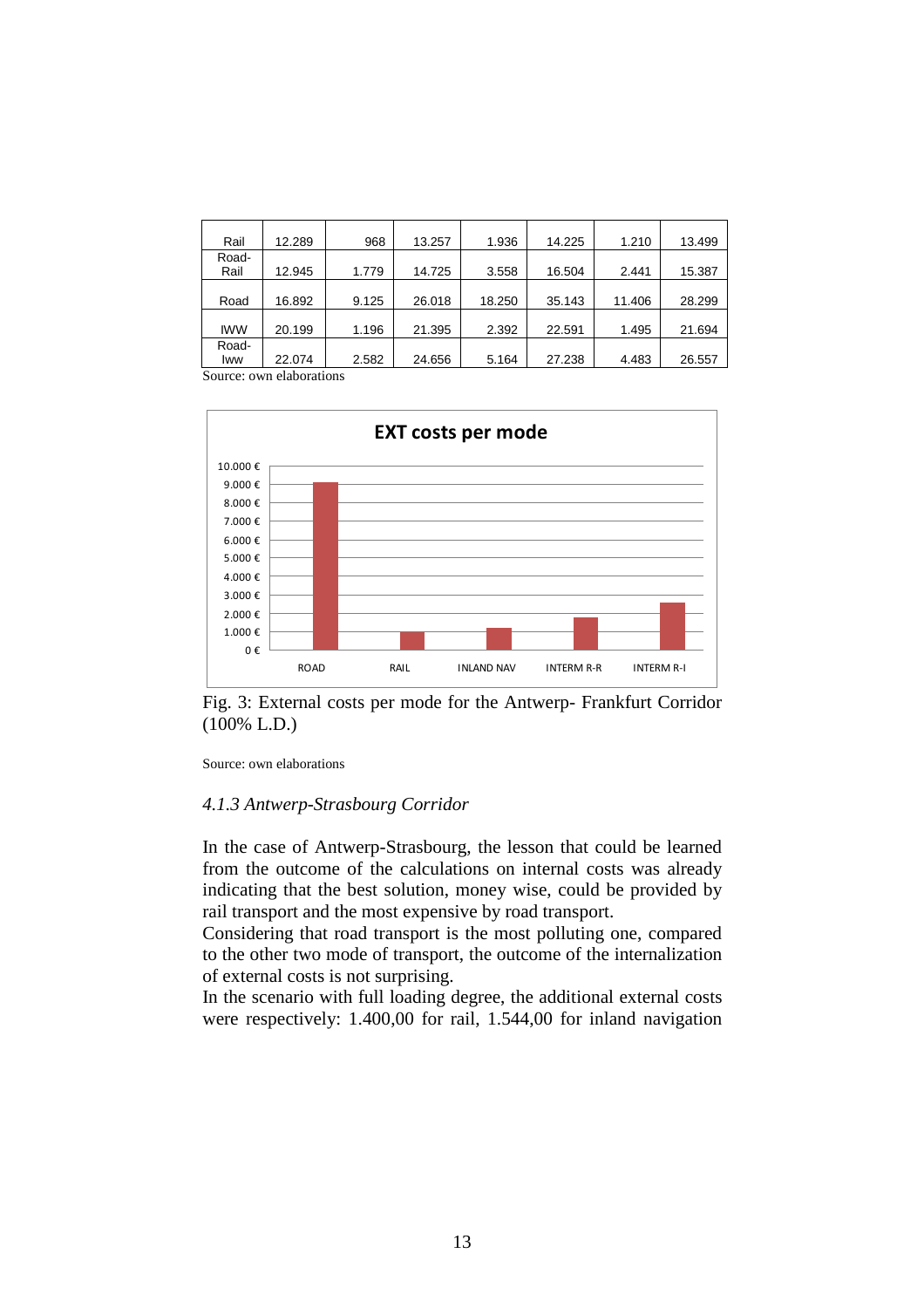and 10.700,00 for road transport. It is plain that the total costs will follow this order confirming that the best solution will be provided by rail transport.

What reported for 100% loading degree is valid also for the other two scenarios, being notably higher for 50% loading degree.

|                | Antwerp-Strasbourg                |              |        |          |            |          |        |  |  |  |  |
|----------------|-----------------------------------|--------------|--------|----------|------------|----------|--------|--|--|--|--|
| Mode           | Out of<br>pocket<br>cost<br>(AVE) | L.D.<br>100% | Sum    | L.D. 50% | <b>Sum</b> | L.D. 80% | Sum    |  |  |  |  |
| Rail           | 17.033                            | 1.403        | 18.436 | 2.807    | 19.840     | 1.754    | 18.787 |  |  |  |  |
| Road-<br>Rail  | 17.689                            | 2.214        | 19.904 | 4.429    | 22.119     | 3.095    | 20.785 |  |  |  |  |
| <b>IWW</b>     | 20.603                            | 1.544        | 22.148 | 3.089    | 23.693     | 1.931    | 22.534 |  |  |  |  |
| Road-<br>Iww   | 21.211                            | 3.105        | 24.316 | 6.211    | 27.422     | 5.530    | 26.741 |  |  |  |  |
| Road<br>$\sim$ | 22.477<br>. .                     | 10.714       | 33.191 | 21.428   | 43.906     | 13.393   | 35.870 |  |  |  |  |

Tab. 3: External costs for the Antwerp-Strasbourg Corridor

Source: own elaborations

It appears clear from figure 4 that road transport is considerably above the other mode of transport, while the difference among the others is present but without such a big proportion.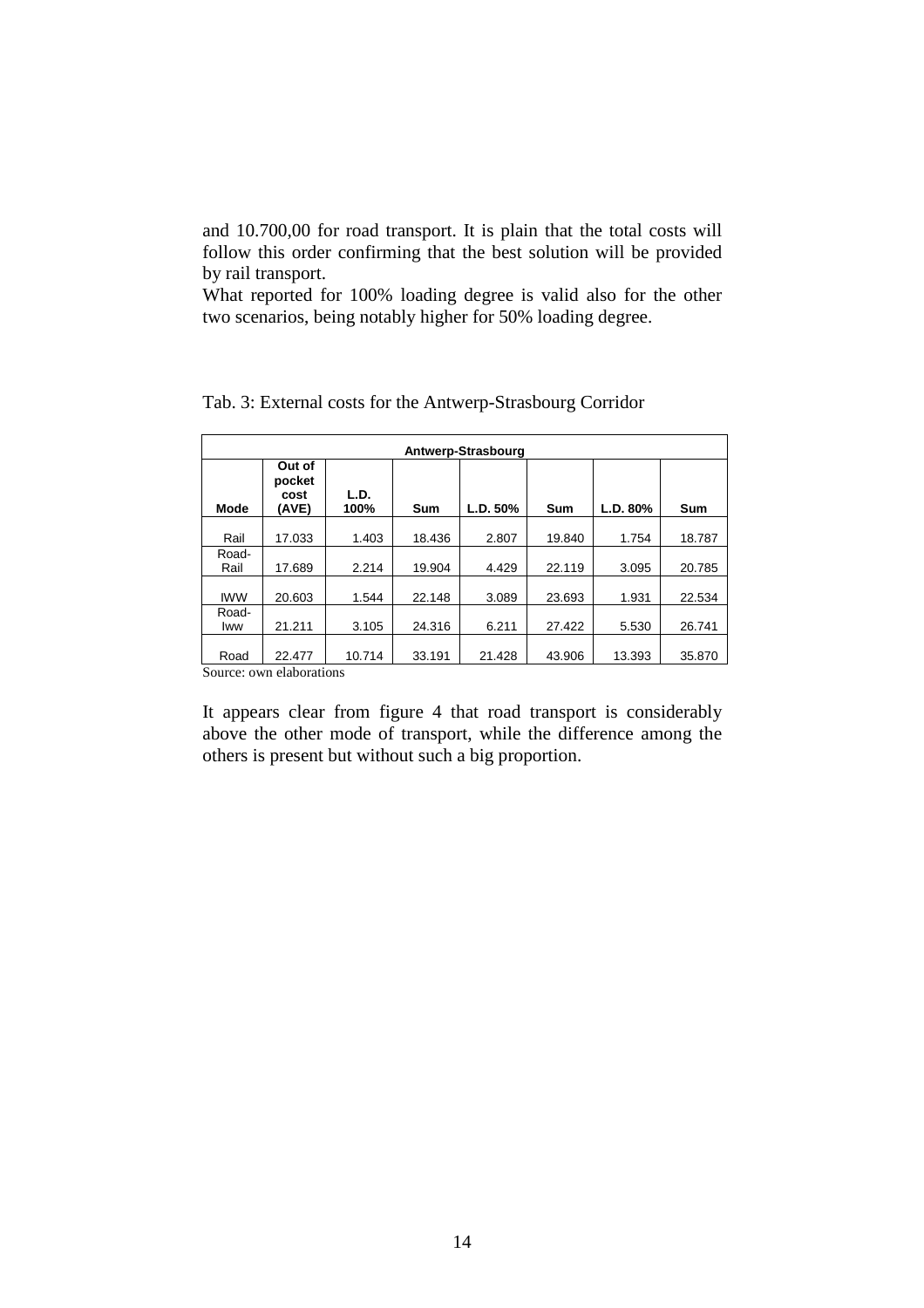

Fig. 4: External costs per mode for the Antwerp- Strasbourg Corridor (100% L.D.)

### *4.1.4 Genoa-Basel Corridor*

In the case of the corridors from Genoa, the modal possibilities are reduced to the uni-modal solutions: road and rail, and the intermodal road-rail combination. The first one to be considered is the corridor Genoa-Basel, where it possible to observe that the preference was given to rail transport and the most expensive mode was road transport. The internalization of external costs confirms the current status. The amount of money that would be paid to move 1000 tons by trucks will be almost 11.000,00  $\epsilon$ , while the external costs produced by rail are a bit more than 1/10 of external road costs; this would be the situation in case the transports means will be completely loaded. The costs produced will be clearly higher is case of not complete capacity utilization.

Tab. 4: External costs for the Genoa-Basel Corridor

**Genoa-Basel**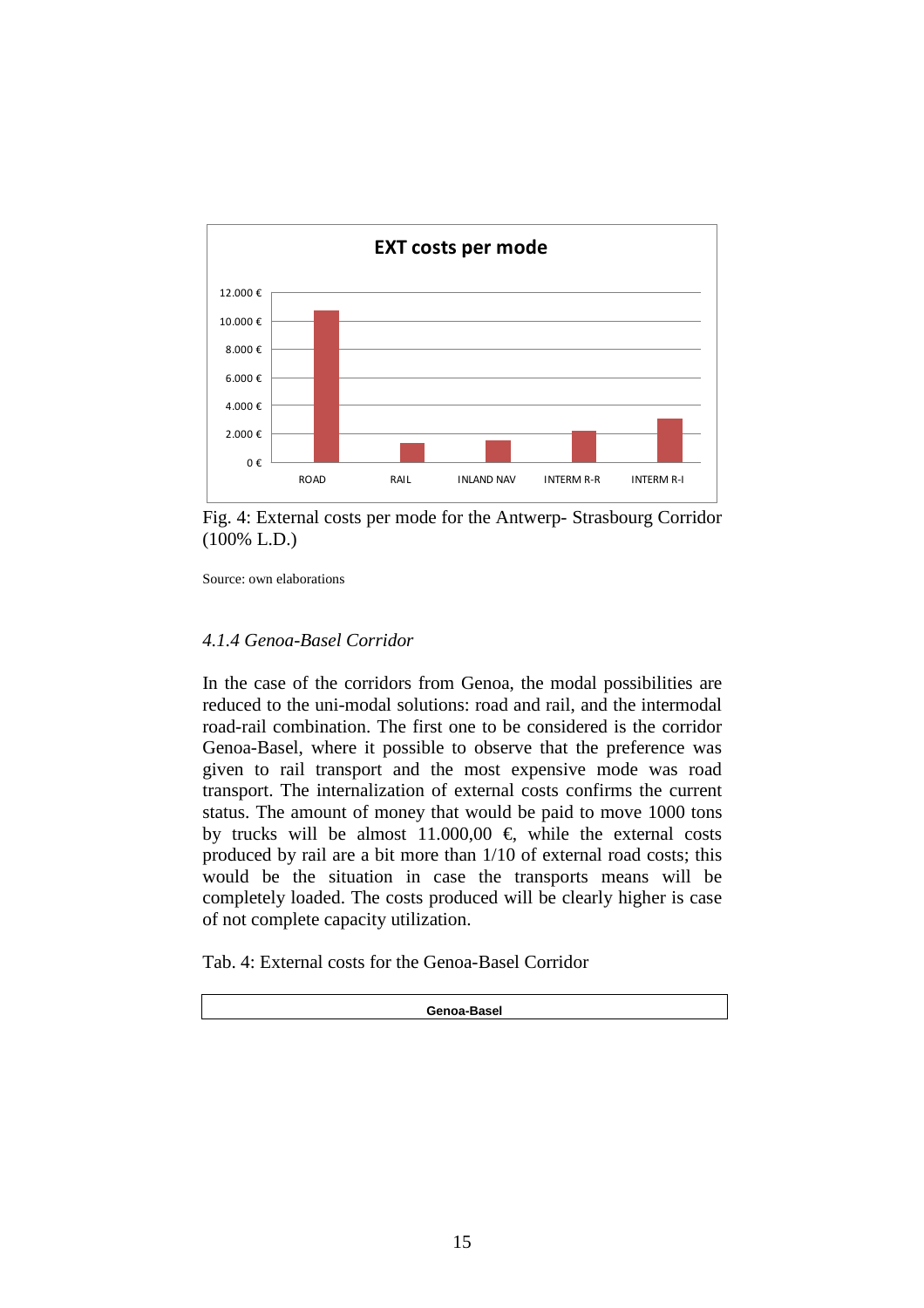| Mode          | Out of<br>pocket<br>cost<br>(AVE) | L.D.<br>100% | Sum    | L.D. 50% | Sum    | L.D. 80% | Sum    |
|---------------|-----------------------------------|--------------|--------|----------|--------|----------|--------|
| Rail          | 17.111                            | 1.103        | 18.214 | 2.207    | 19.318 | 1.379    | 18.490 |
| Road-<br>Rail | 19.425                            | 1.958        | 21.384 | 3.916    | 23.342 | 2.710    | 22.136 |
| Road          | 21.367                            | 10.759       | 32.127 | 21.519   | 42.887 | 13.449   | 34.817 |



Fig. 5: External costs per mode for the Genoa- Basel Corridor (100% L.D.)

Source: own elaborations

### *4.1.5 Genoa-Frankfurt Corridor*

The second corridor, Genoa-Frankfurt represents the corridor with highest external costs from the Genoese side, although the general considerations are valid also for this corridor.

Even with the addition of external costs, the cheapest mode is rail transport, followed by intermodal solution with a relatively small difference, around 1.500,00 to 3.000,00 €.

Tab. 5: External costs for the Genoa-Frankfurt Corridor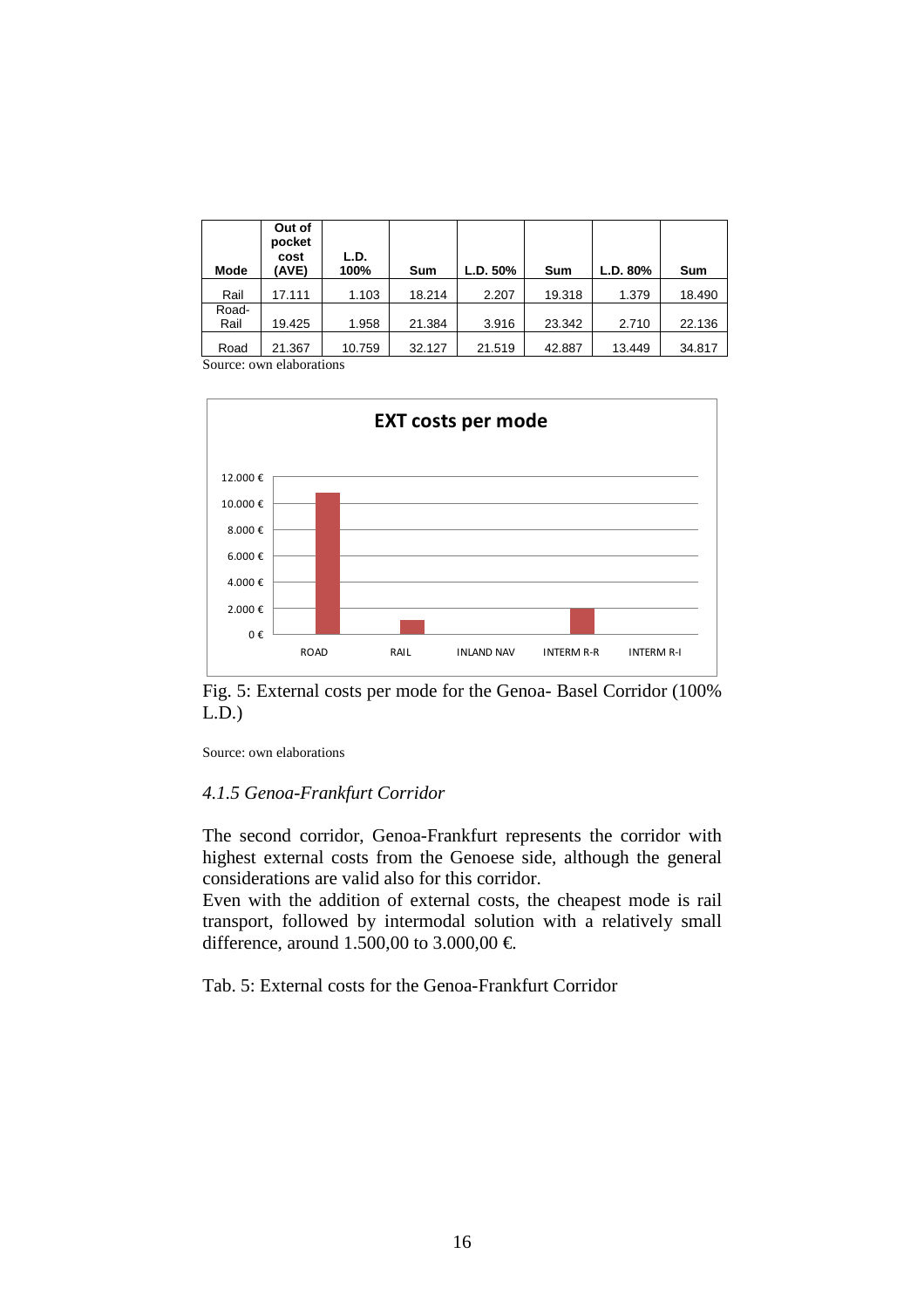| <b>Genoa-Frankfurt</b> |                                   |              |            |             |            |             |            |  |  |  |  |
|------------------------|-----------------------------------|--------------|------------|-------------|------------|-------------|------------|--|--|--|--|
| Mode                   | Out of<br>pocket<br>cost<br>(AVE) | L.D.<br>100% | <b>Sum</b> | L.D. $50\%$ | <b>Sum</b> | L.D. $80\%$ | <b>Sum</b> |  |  |  |  |
| Rail                   | 26.038                            | 1.882        | 27.920     | 3.813       | 29.851     | 2.353       | 28.391     |  |  |  |  |
| Road-<br>Rail          | 26.664                            | 2.723        | 29.387     | 5.446       | 32.110     | 3.857       | 30.522     |  |  |  |  |
| Road                   | 35.280                            | 18.160       | 53.440     | 36.320      | 71.600     | 22.700      | 57.980     |  |  |  |  |

Intermodal road-rail transport is slightly above rail only transport, but definitely lower that road external cost.



Fig. 6: External costs per mode for the Genoa- Frankfurt Corridor (100% L.D.)

Source: own elaborations

# *4.1.6 Genoa-Strasbourg Corridor*

The last corridor is the one from Genoa to Strasbourg were the most convenient mode of transport is rail transport. This situation is verified in both cases, with or without internalization of external costs. The amount of external costs produced by road transport is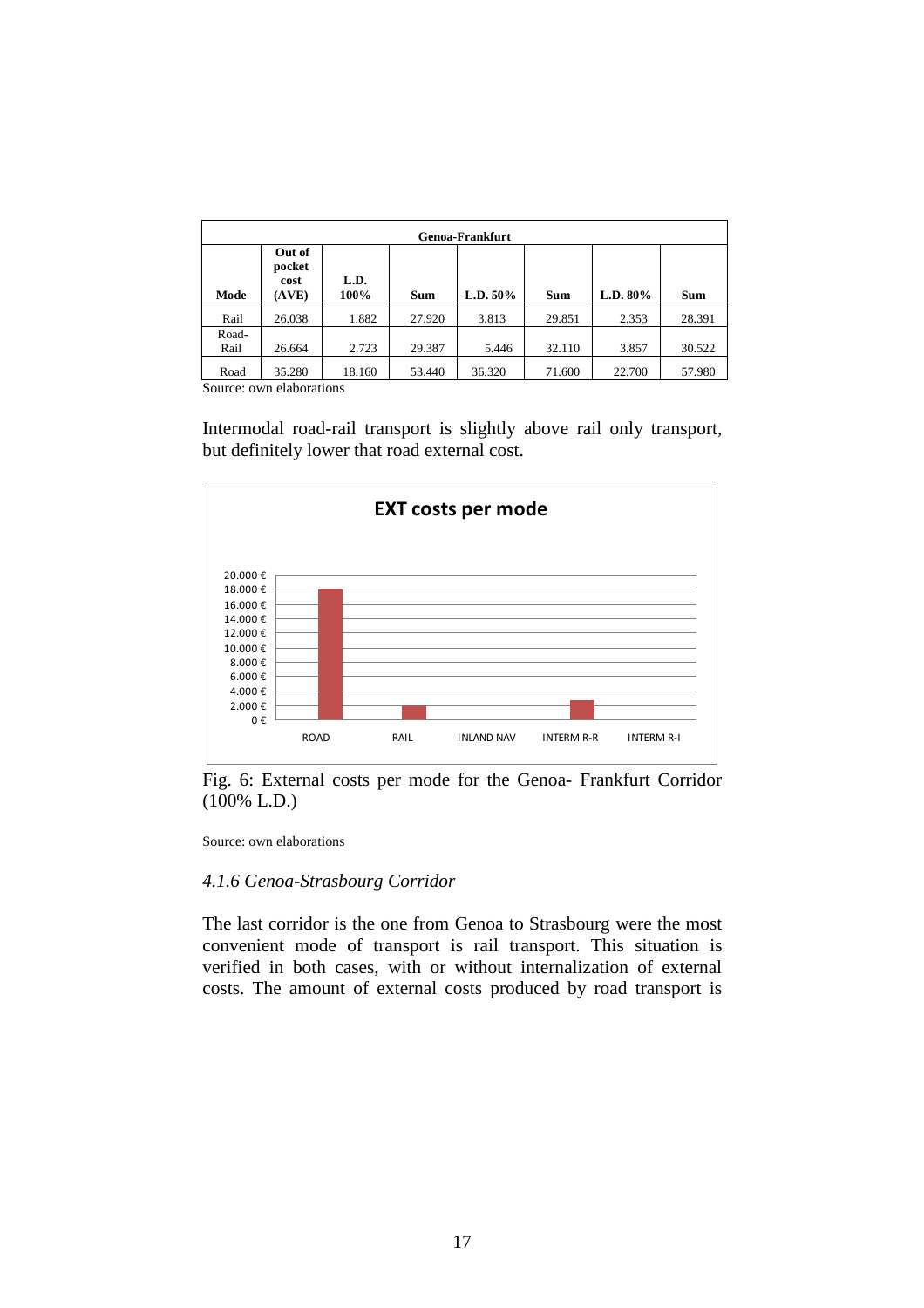ranging from 13.892,00 to 27.784,00 respectively in case of 100% and 50% loading degree.

|  |  |  |  | Tab. 6: External costs for the Genoa-Strasbourg Corridor |
|--|--|--|--|----------------------------------------------------------|
|  |  |  |  |                                                          |

|                | Genoa-Strasbourg                      |              |        |          |        |          |        |  |  |  |  |
|----------------|---------------------------------------|--------------|--------|----------|--------|----------|--------|--|--|--|--|
| Mode           | Out of<br>pocket<br>cost<br>(AVE)     | L.D.<br>100% | Sum    | L.D. 50% | Sum    | L.D. 80% | Sum    |  |  |  |  |
| Rail           | 20.157                                | 1.403        | 21.560 | 2.807    | 22.964 | 1.754    | 21.911 |  |  |  |  |
| Road-          |                                       |              |        |          |        |          |        |  |  |  |  |
| Rail           | 20.989                                | 2.214        | 23.204 | 4.429    | 25.419 | 3.095    | 24.085 |  |  |  |  |
| Road<br>$\sim$ | 27.071<br>$\mathbf{r}$ , $\mathbf{r}$ | 13.892       | 40.964 | 27.784   | 54.856 | 17.365   | 44.437 |  |  |  |  |

Source: own elaborations



Fig. 7: External costs per mode for the Genoa- Strasbourg Corridor (100% L.D.)

Source: own elaborations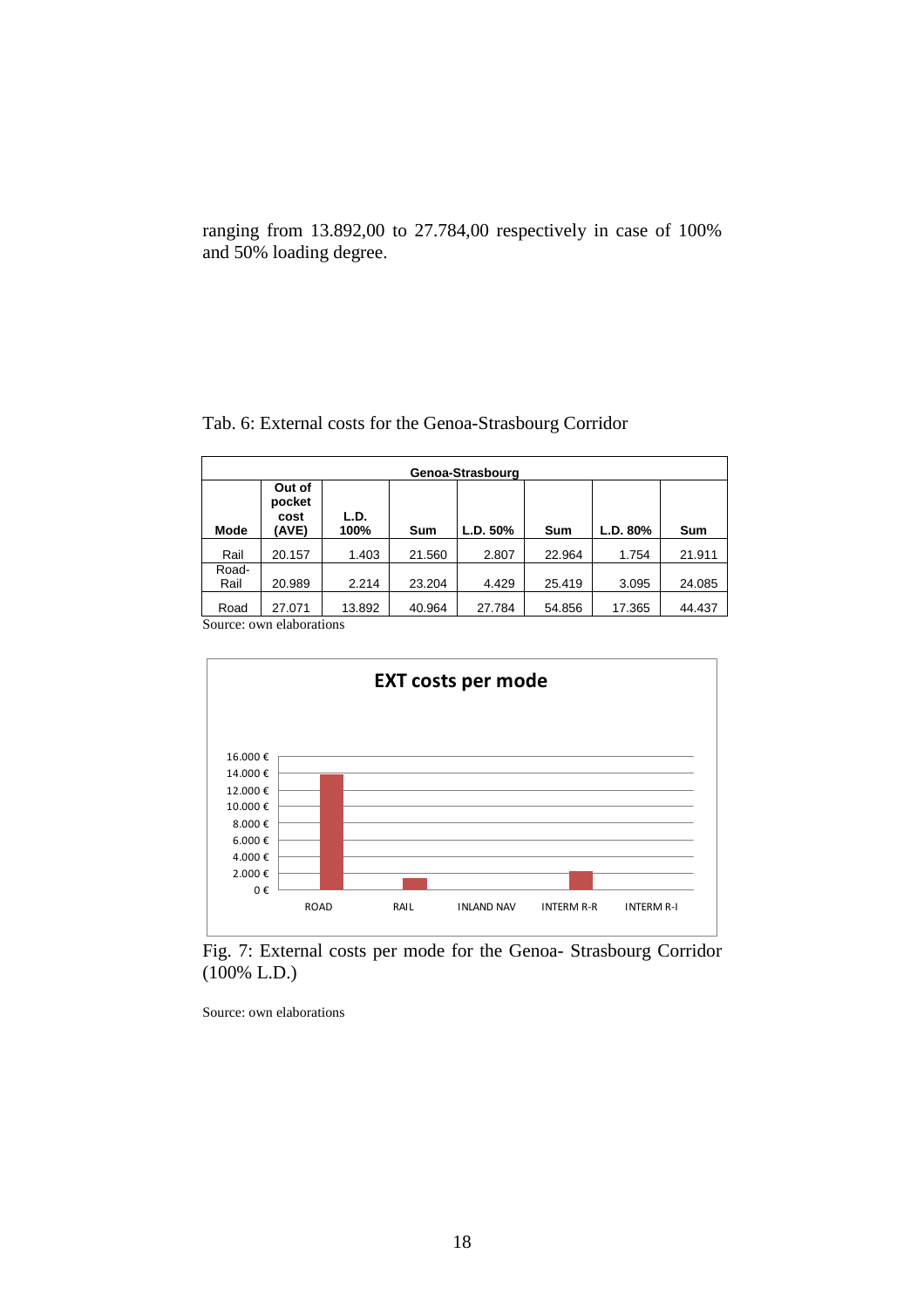From the analysis above reported, some general conclusions can be presented.

The calculations brought to the clear results that road transport is the one producing more externalities, in all the cases. In case there will be an application of these calculations, therefore the internalization of external costs and the total costs will be considered, road transport will be the one with major penalizations.

On the contrary rail transport and inland navigation appear to be less pollutant and the external costs are affecting less on the total costs.

The outcome of these calculations is perfectly in line with the European policies that are headed for a re-balance of modal shift, also with the support of such measure.

An interesting comparison is the one between corridors reaching the same destination, but leaving form the two ports, e.g. Antwerp-Basel and Genoa-Basel.

In this first case, the external costs calculation shows that the external costs are higher in the Antwerp-Basel corridor than on the Genoese one, these considerations are applicable to all the modes. The only non-present modes are inland navigation and intermodal road- inland navigation on the Mediterranean side.

Completely opposite is the situation for the two corridors to Frankfurt, where it seems more convenient to use the Port of Antwerp instead of Genoa, since the difference in external costs are rather different. It is shown that from Genoa to Frankfurt the rail external costs are almost doubled compared to Antwerp-Frankfurt. The same occurs for road transport and intermodal transport.

The last case, to Strasbourg, is particularly interesting since the external costs for rail transport and intermodal transport are the same from both origins, while for road transport is more convenient to choose the route from Antwerp.

Those considerations are rather interesting, nonetheless the internalization of external costs is not jet a compulsory measure. The calculations above can however give a good indication of the possible consequences of such intervention.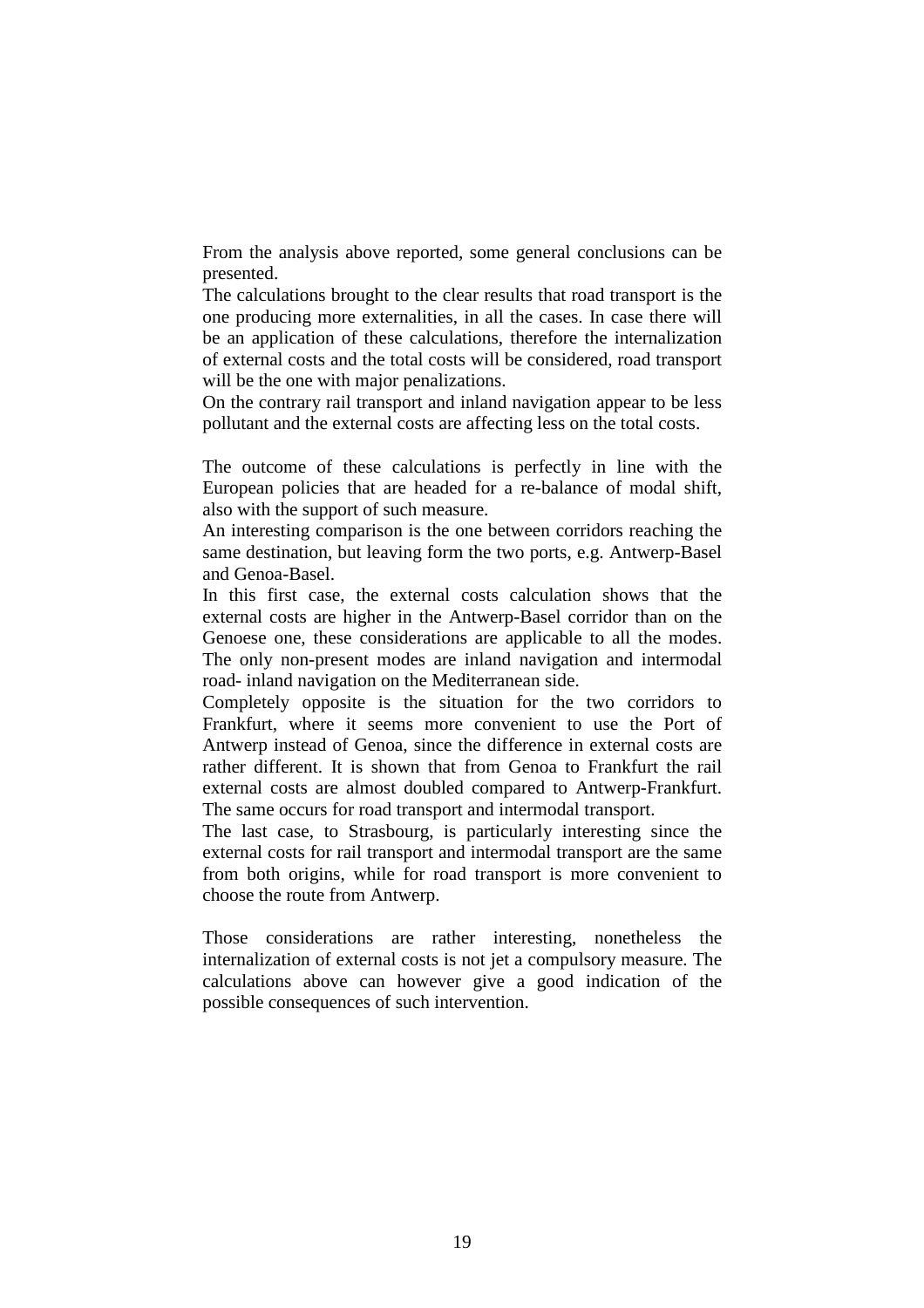Another remarkable consideration is about the actual modal split on those corridors and the comparison with their out of pocket costs.

From Grosso (2010) and other official sources, namely port Authority web sites, a general indication of the modal split is inferable. The sources show that the main part of the traffic that reaches those destinations is moved by road transport and a limited part by rail or, in the case of Antwerp, by inland navigation.

If the only element affecting shippers and freight forwards was the out of pocket cost, they would have chosen for an intermodal solution using either rail or inland navigation combinations.

From the literature review is confirmed that monetary costs are not the only ones influencing mode choices, therefore the current modal split on these corridors is influenced by qualitative attributes, such as the transit time, the reliability, the frequency etc.

# **5. Final results and recommendations**

This paper took into considerations some elements that affect mode choice with particular focus on some European corridors.

An initial literature review on elements affecting mode choice was the base for the paper's development. In the third paragraph a methodology has been presented which is based on generalized cost approach.

A calculation of out of pocket costs has been produced and the additional inclusion of external costs has been considered for each mode of transport.

Some general considerations on the actual monetary cost for each mode of transport, on each corridor, came out of the analysis and additional remarks were outlined based on the consequence of the external cost internalization.

What is clear is the impact that external costs could have in the choice ranking of the clients. When looking at the current situation, in most cases, road transport is the most expensive mode, but the situation is worsened when adding external costs. In this hypothetical situation the advantage that rail, inland navigation and intermodal solutions could gain is significant.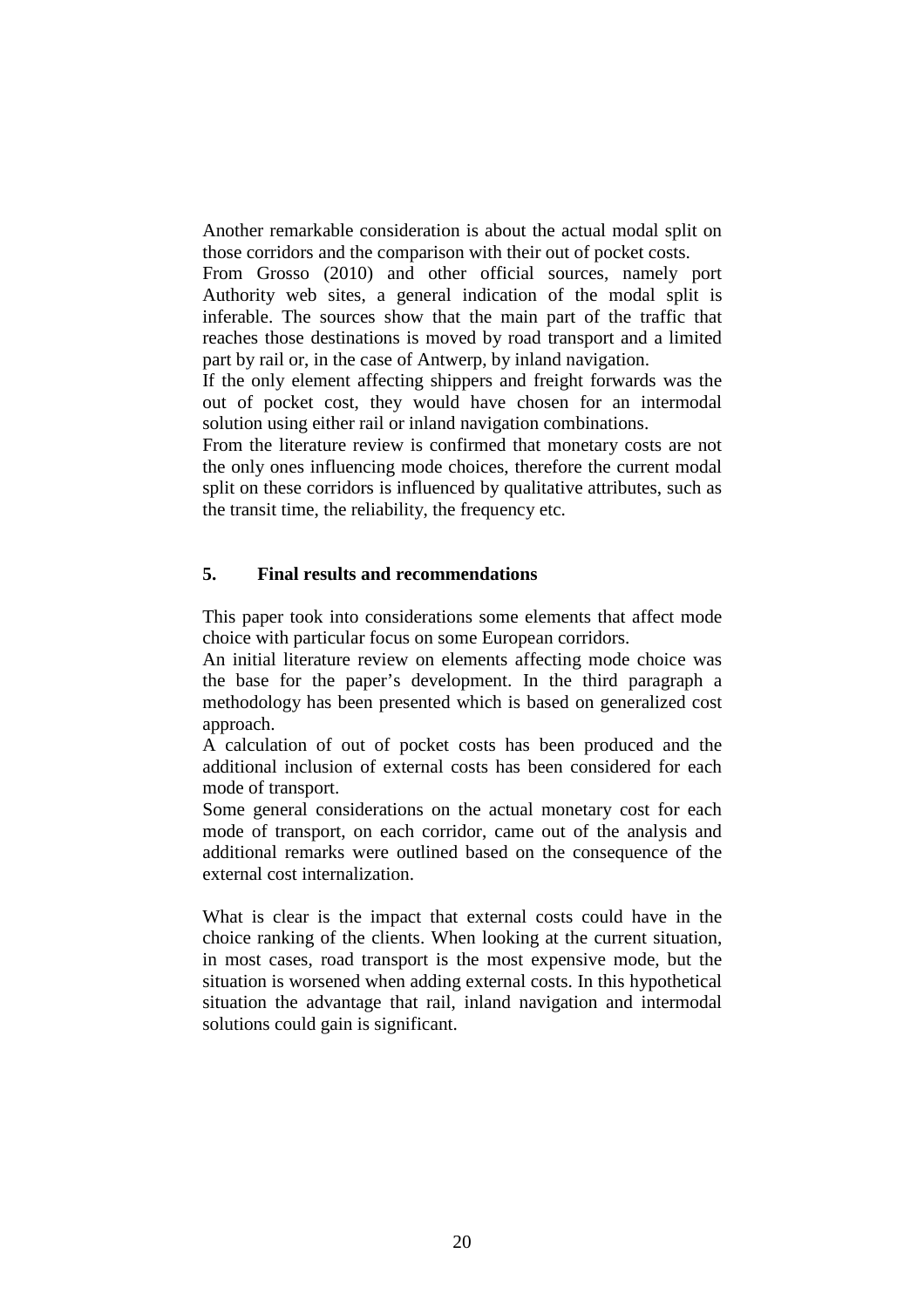An important aspect is represented by the qualitative attributes and their influence on mode choice. From the current modal split it is clear that they play a major role.

To further investigate on this topic, a proposal for deeper studies would be the application of investigation techniques, such as revealed or stated preferences in order to capture the monetary value of qualitative attributes.

An additional suggestion would be a deep analysis of technical and administrative aspects that can compromise a reliable and attractive intermodal service on those corridors.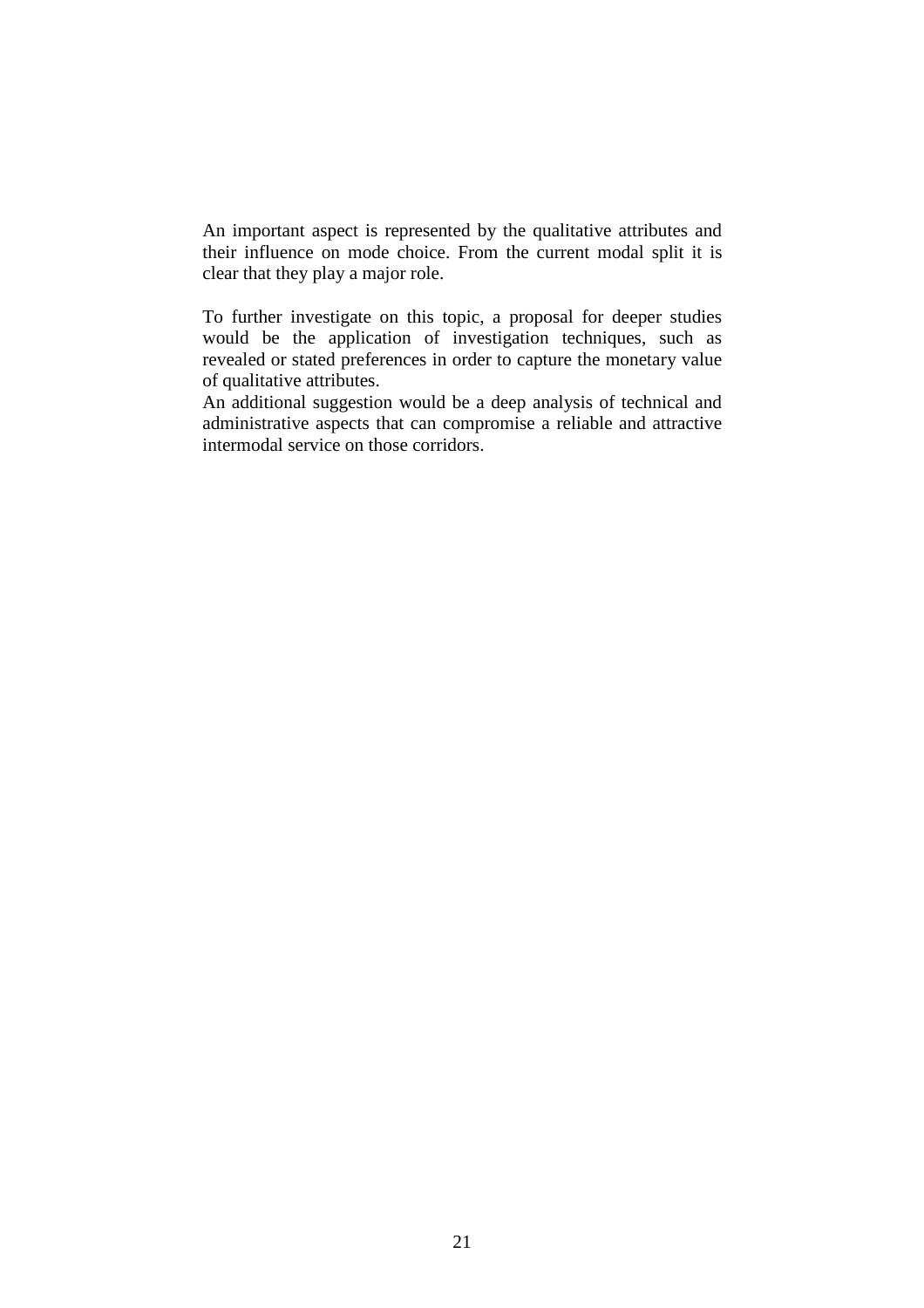### **References**

Abshire, R.D., Premeaux, S.R., (1991), Motor carrier selection criteria: perceptual differences between shippers and carriers, *Transportation Journal,* 31-35.

Burg H.B., Daley, J.M., (1985), Shallow draft water transportation: marketing implications of users and carrier attribute perceptions, *Transportation Journal,* 56-67.

Button, K., (2010), *Transport Economics*, Edward Elgar Publishing L<sub>td</sub>

Cullinane, K., Toy, N., (2000), Identify influential attributes in freight route/mode choice decision: a content analysis, *Transportation Research E* Vol. 36, 41-53.

Cunningham, M.T. and Kettlewood, K. (1975), The influence of the image of suppliers on buyer behavior in the freight transport market, International *Journal of Physical distribution and logistics management*, Vol. 5: 238-251.

Evers, P.T., Harper, D.V., Needham, P.M., (1996), The Determinants of Shipper Perceptions of Modes, *Transportation Journal*, 13-25.

Gilmour, P., (1976), Some policy implications of subjective factors in the modal choice for freight movements*, Logistics and Transportation Review* Vol. 12 N.1, 39-56.

Grosso, M., (2010), Intermodal transport: a tool for the calculation of the cost function, Conference proceedings of Società Italiana degli Economisti dei Trasporti, Rome.

Jeffs, V., Hills, P. (1990), Determinants of modal choice in freight transport, a case study*Transportation,* Vol. 17, 29-47.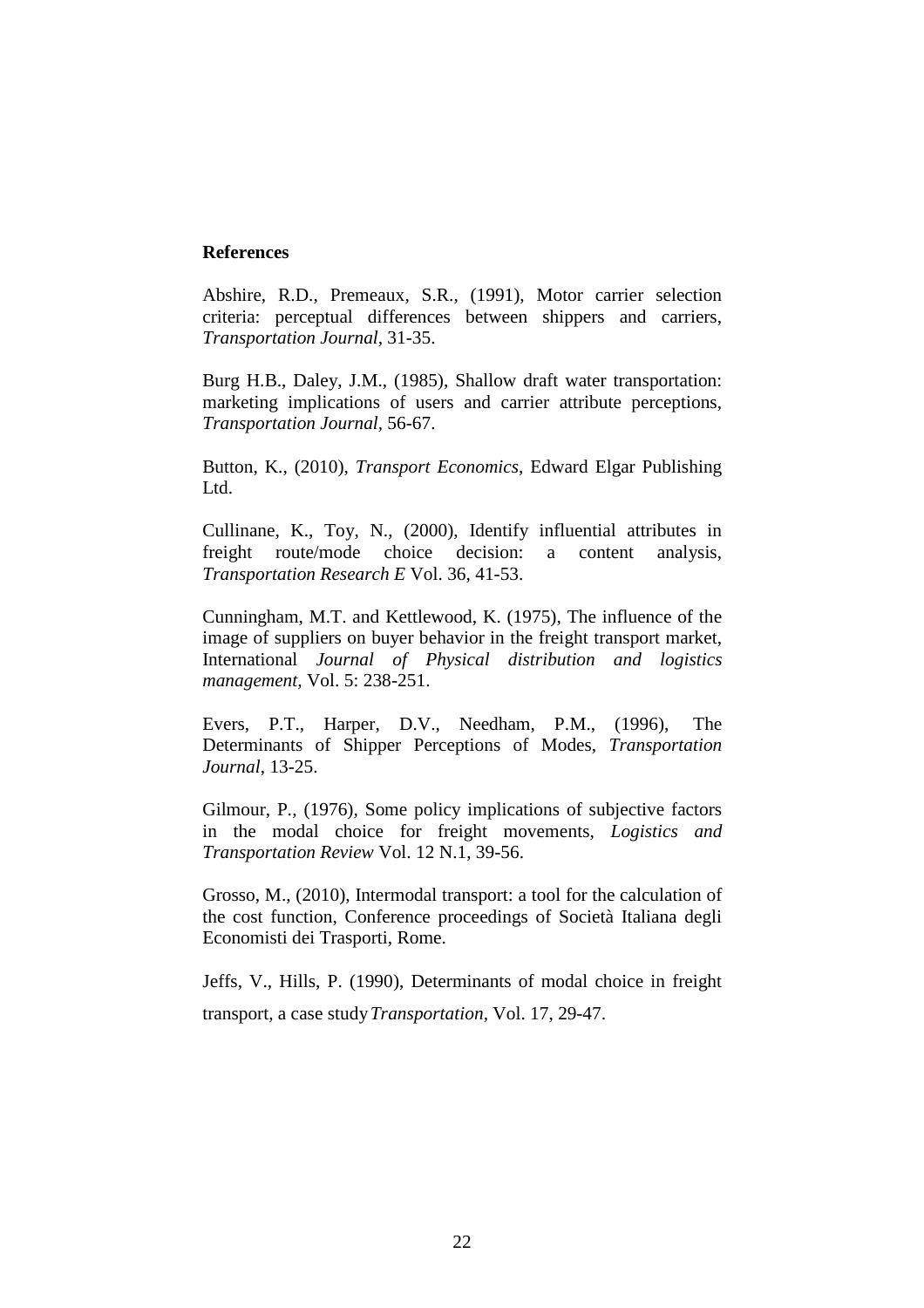Maibach, M., et al, (2008), *Handbook on estimation of external costs in the transport sector*, IMPACT Project.

Marchese, U., (2001), *Lineamenti e Problemi di Economia dei Trasporti*, ECIG, Genova.

McGinnis, M.A., (1979), Shipper attitudes towards freight transportation choice: a factor analytic study, *International Journal of Physical distribution and logistics management* Vol. 10 n.1, 25- 34.

Murphy, P.R. et al, (1991), Selecting Links and Nodes in International Transportation: An Intermediary's Perspective, *Transportation Journal,* 33-40.

Stock, J.R. and La Londe, B., (1977), The transportation mode decision revisited, *Transportation Journal*, 51-59.

http://www.porto.genova.it/

http://www.portofantwerp.com/

http://www.viamichelin.it/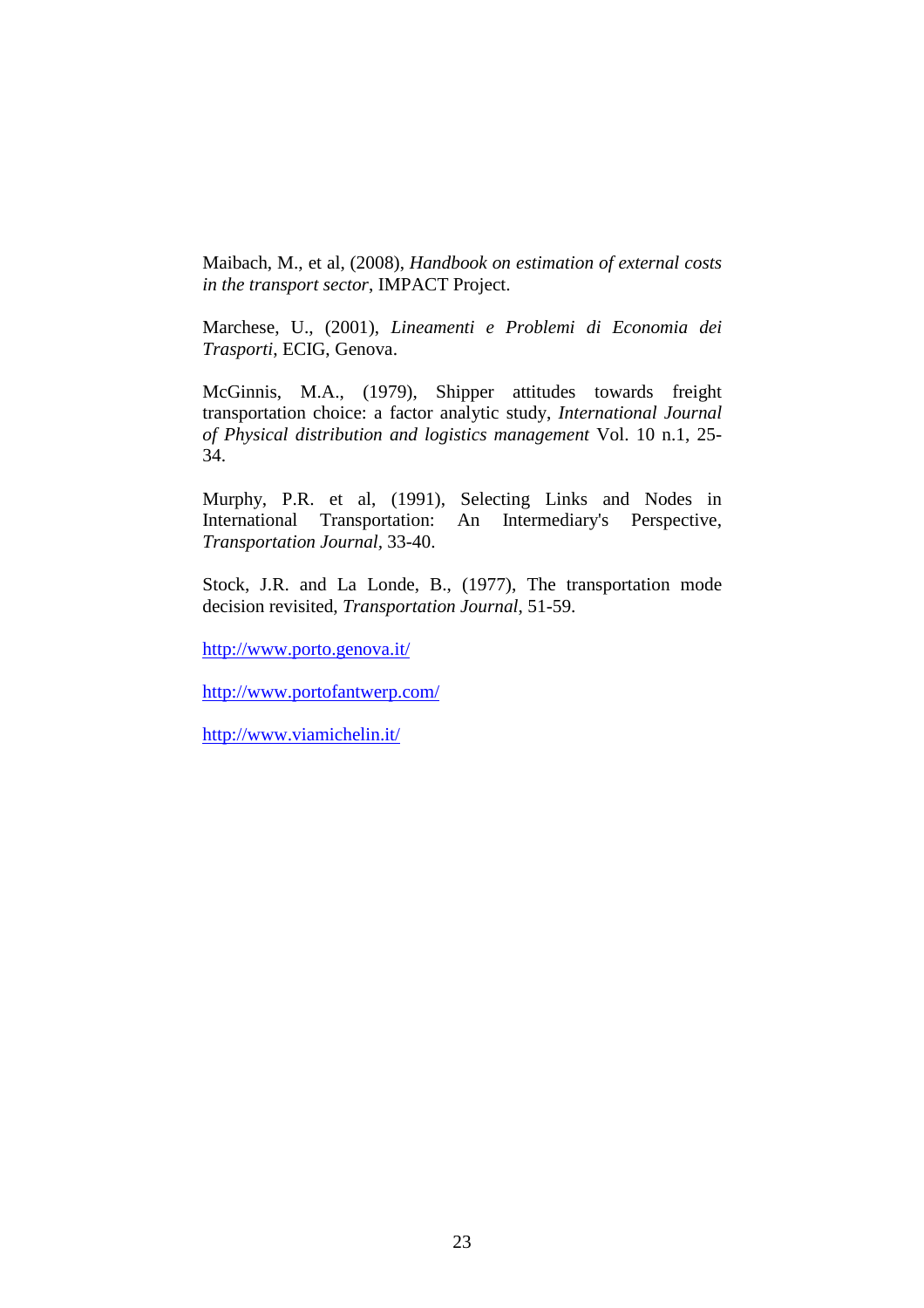# **Annex**

The distances and timing per Antwerp-Basel are:

- Road transport: 609 km, 7 hours:
- Rail transport: 718 km, 15 hours;
- Inland navigation: 890 km, 105 hours;
- Intermodal transport road + rail: 678 km by rail and 40 km by road, 14 hours by rail, 1 hour by road;
- Intermodal transport road  $+$  inland navigation: 850 km by inland navigation, 40 km by road, 104 hours by inland navigation and 1 hour by road.

The distances and timing per Antwerp-Frankfurt are:

- Road transport: 402 km, 6 hours;
- Rail transport: 400 km, 9 hours;
- Inland navigation: 600 km, 84 hours;
- Intermodal transport road  $+$  rail: 360 km by rail and 40 km by road, 7 hours by rail, 1 hour by road;
- Intermodal transport road  $+$  inland navigation: 560 km by inland navigation, 40 km by road, 83 hours by inland navigation and 1 hour by road.

The distances and timing per Antwerp-Strasbourg are:

- Road transport: 472 km, 7 hours;
- Rail transport: 580 km, 13 hours;
- Inland navigation: 775 km, 80 hours;
- Intermodal transport road  $+$  rail: 540 km by rail and 40 km by road, 11 hours by rail, 1 hour by road;
- Intermodal transport road  $+$  inland navigation: 735 km by inland navigation, 40 km by road, 79 hours by inland navigation and 1 hour by road.